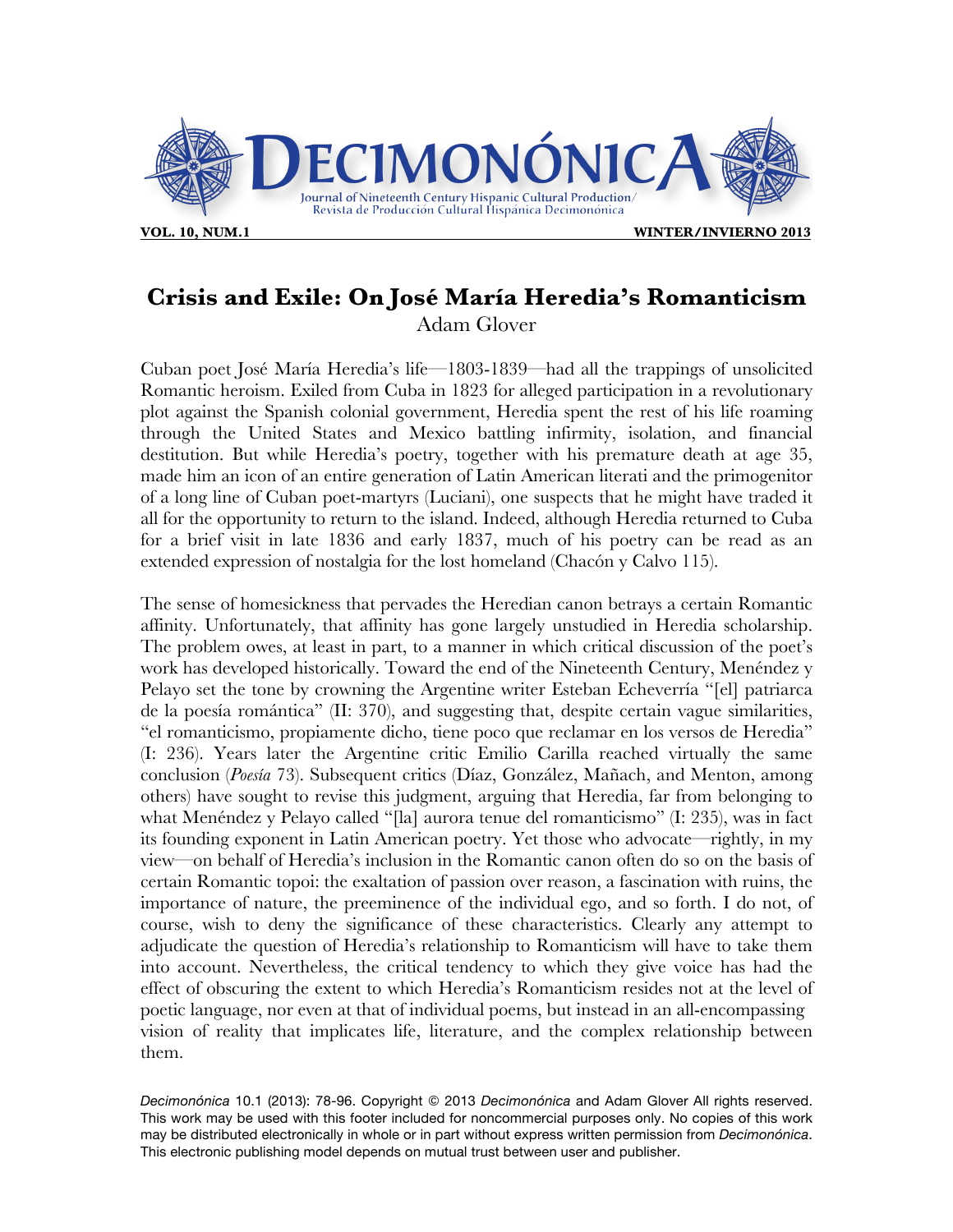Central to that vision is the question of homesickness. As M.H. Abrams convincingly argued in his landmark study *Natural Supernaturalism* (1973), Romanticism's great achievement was to resituate traditional theological concepts and plot patterns within a thoroughly secularized, naturalistic framework (*Natural Supernaturalism* 13, 65). One such "plot pattern," drawn from the Christian drama of redemption, is the idea of a "circuitous journey" that begins in primal unity (Eden), passes through a lapse into "selfdivision" (Fall), and concludes with a return to a "higher unity" (Redemption). The whole trajectory of Romantic thought is thus premised on the possibility of a homecoming, one often figured in explicitly erotic terms as an "apocalyptic marriage" between lover and beloved that has roots in the eschatological reunion of Christ and the Church (*Natural Supernaturalism* 194). In a certain respect, the circuitous nature of Heredia's life is too obvious to merit mention. Every experience of exile and return is in some sense circular. What makes Heredia's case especially interesting is that he represents his exile and return to Cuba as coincident with Cuba's own circuitous journey from primitive unity, through a "fall" into tyranny and oppression, and finally a return to the "modelo inmortal" of liberty and equality ("Libertad" 257). This suggests, in turn, that the poet's circuitous journey is not a simple return to primitive innocence, but rather an upward spiral that culminates in a higher unity—a reunion, not with Cuba, but instead with a New Cuba, liberated from the forces of oppression and tyranny and restored to its natural state of unity and freedom.

# **The Romantic Coalescence of Subject and Object**

The twin "circuitous journeys" that characterize both Heredia's life and his poetry take their cue from what is, indeed, a central Romantic topos: the notion of an intimate relationship between human consciousness and the natural world, or what Abrams calls the "coalescence of subject and object" ("Structure" 217). The theme goes back at least to the seventeenth-century metaphysical poets, who put the notion of an analogically interrelated universe to theological use. With the Romantics, the idea that the poet discovers secret correspondences in the natural world gave way to the idea of a fullfledged fusion of the poet's consciousness with the surrounding landscape. "Nature is made thought and thought nature," writes Abrams, paraphrasing Coleridge, "both by their sustained interaction and by their seamless metaphoric continuity" ("Structure" 223). The Romantic poet, in other words, does not simply observe or describe the outer world, but rather effects a synthetic fusion with it.<sup>1</sup>

Unsurprisingly, Abrams goes on to link this fusion between nature and human consciousness to landscape poetry ("Structure" 223), a link that provides a helpful transition to Latin American Romanticism. Although influenced primarily by Rousseau, Lamartine, and Chateaubriand, rather than Wordsworth and Coleridge (Díaz 82), Latin American Romantic poets were, as Emilio Carilla points out, primarily poets "de tipo paisajista" for whom the relationship between poetic consciousness and natural landscape assumed special importance (*Romanticismo* 194-95). On this point, Heredia was no exception. In fact, of the distinctly "Romantic" elements in the Heredian canon, the one most often emphasized is the degree to which his poetry reveals what Manuel Pedro González once called the "acoplamiento entre el estado emotivo y el paisaje" (84). But, while those critics who read Heredia as a Romantic do highlight the importance of the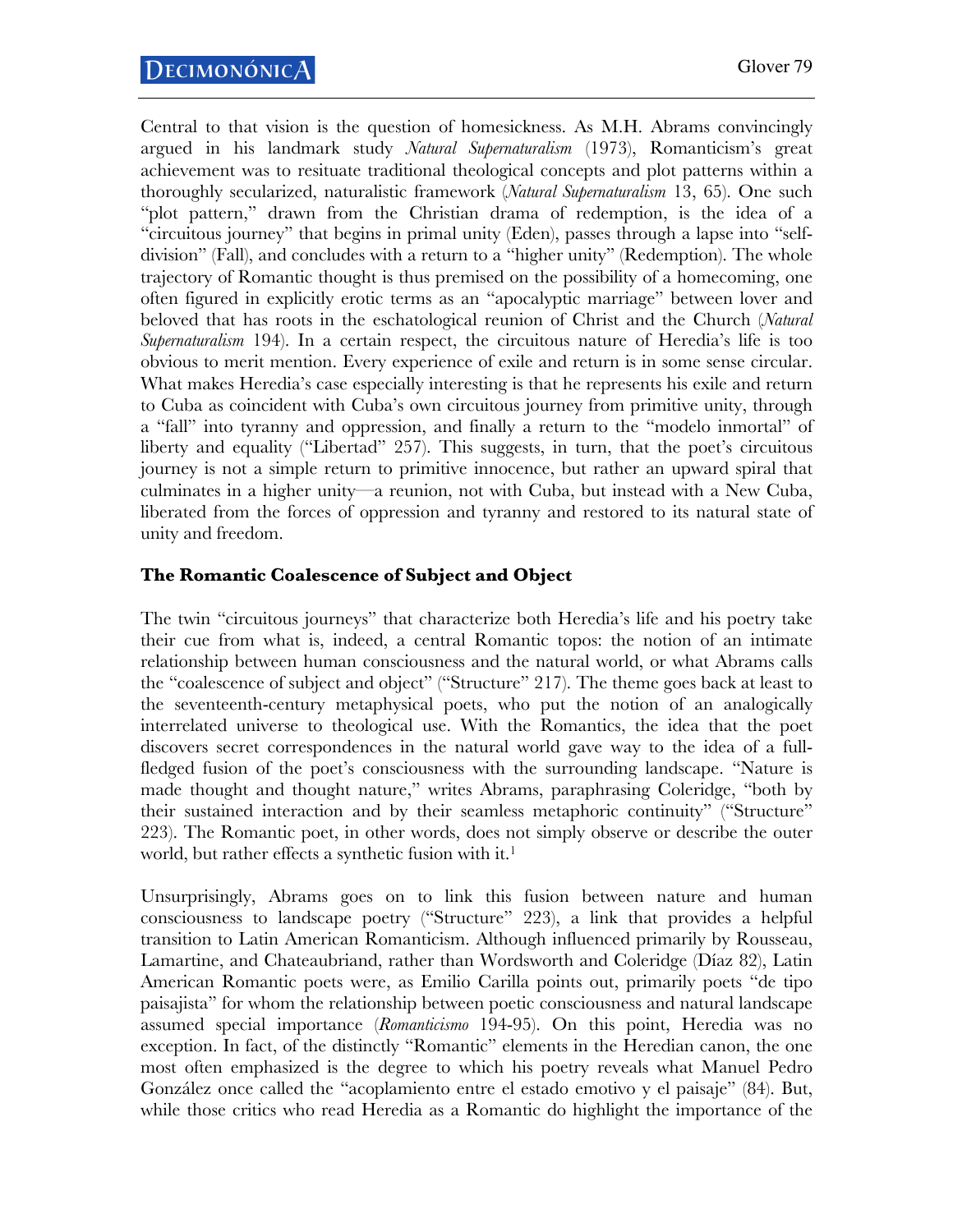subject-object relationship, they do not link it up with the larger themes of his poetry and life, particularly his exile. Such an omission is unfortunate, since understanding Heredia's poetry in terms of this central Romantic image provides a helpful tool for analyzing how he represents the experience of exile.

In order to appreciate that connection, let us examine briefly a few of Heredia's earliest poems, where what Abrams calls the "seamless metaphoric continuity" between mind and world figures most prominently. In "Misantropía" (1821), written when the poet was barely eighteen, Heredia's agonized internal state is mirrored by the "triste noche" and "la tierra en su tristeza." "Aquesta confusión," he continues, "en armonía / está con mi alma destrozada." The internal-external analogy reaches its climax when the poet exclaims: "¿El mundo padece como yo?" ("Misantropía" 98). Here, as González notes, Heredia employs nature as a "caja de resonancia" and thereby establishes a "concordancia" between his own state of mind and the state of the natural world (84). The world, in other words, has been animated by the poet's engagement and so is responsive to his moods and dispositions. The same point emerges even more clearly in another early poem, "En una tempestad" (1822), which begins with a direct address to the storm: "Huracán, huracán, venir te siento," followed by the implicit identification of the poet with the surrounding landscape: "[R]espiro entusiasmado / del señor de los aires el aliento." ("En una tempestad" 126). The "señor de los aires" is, of course, Aeolus, but the important point to notice is that Heredia is no longer simply observing a visual spectacle, but has rather internalized it, "breathed" it in. The result is that the boundary between subject and object, between mind and nature, begins to blur as the poet achieves a "fusión […] con un paisaje real" (Díaz 82). As the poem ends, the sense, first evident in "Misantropía," that the outer world is responsive to the inner state of the poet, again comes to the fore. In the final stanza, for instance, when the poet invokes the "¡Sublime tempestad!", the landscape immediately responds, echoing back to the poet the voice of God: "Yo en ti me elevo / al trono del Señor: oigo en las nubes / el eco de su voz."( "En una tempestad" 126).

# **Exiles and Divisions**

In each of these brief examples, Heredia's verse portrays a landscape that is sensitive and responsive to a poetic consciousness, which in turn assimilates itself to the landscape. The following section looks at the way in which Heredia figures the experience of exile—first in the United States, then in Mexico—as the rupture or breakdown of that intimate relationship. Let us begin with two poems, "Los placeres de la melancolía" (1825) and "Niágara" (1824), written during Heredia's brief stint in the United States (1823-1825).

Heredia left Cuba aboard the *Galaxi* on November 14, 1823, and arrived in Boston on December 4<sup>th</sup> of the same year (García Garófalo Mesa 162). He was immediately horrified by the cold. "No sé si entenderás los últimos párrafos," the poet wrote to a friend in Cuba shortly after his arrival, "porque la tinta está casi helada" ("Carta de Heredia a Domingo del Monte" 39). A few months later, Heredia moved from Boston to New York, where, between 1824 and 1825, he wrote "Los placeres de la melancolía," a long philosophical poem divided into seven parts. Thematically, the poem centers on the way in which melancholy acquires a degree of pleasantness by contrast with a number of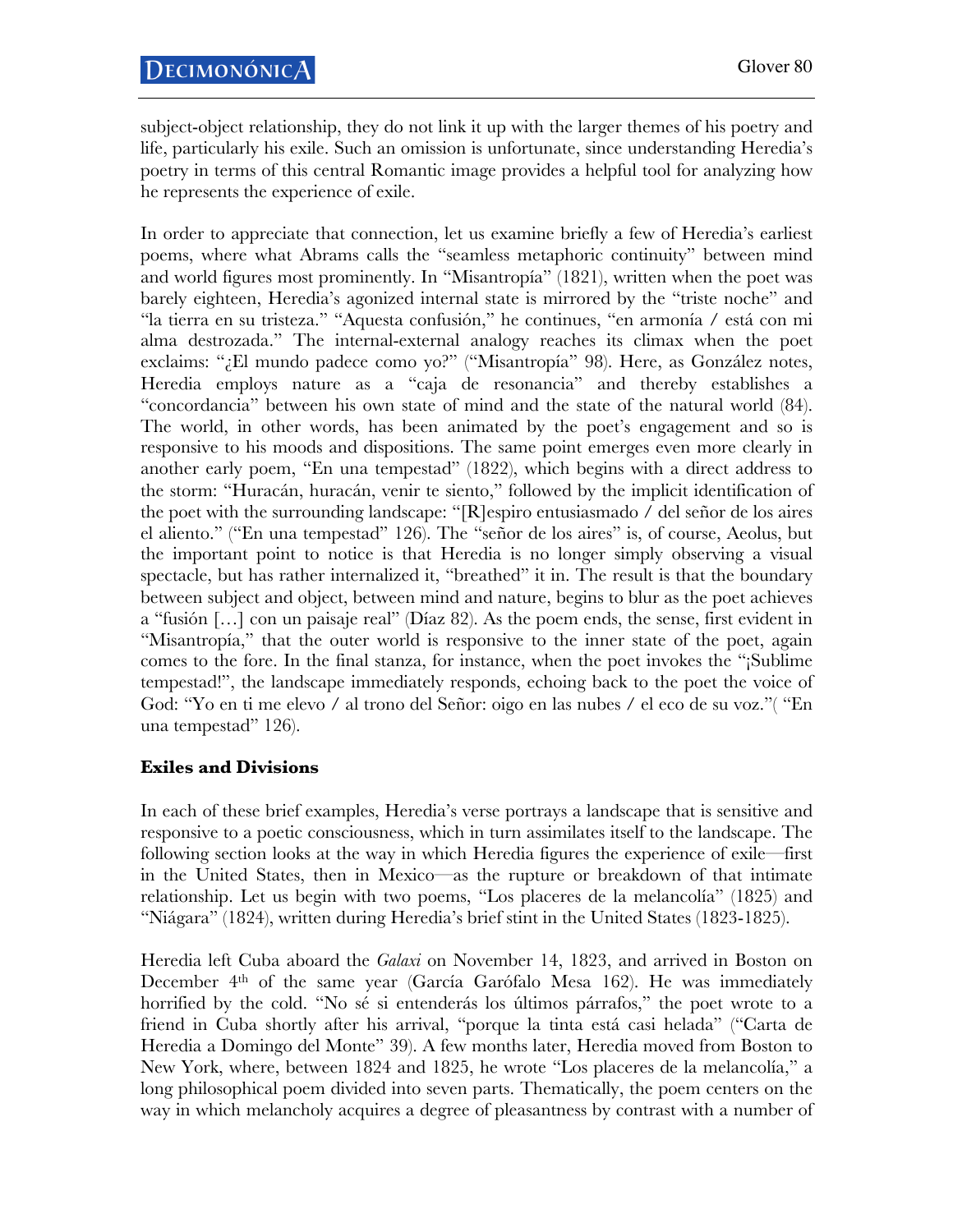other opposed terms ("amor," "dulzura," "placer," "gozo," "felicidad," etc.). The theme of exile, and the melancholy occasioned thereby, runs throughout, but becomes most explicit, in Section IV, to which I limit my analysis.

The opening lines read:

¡Patria…! Nombre cual triste delicioso Al peregrino mísero, que vaga Lejos del suelo que nacer le viera. ("Placeres de la melancolía" 193)

The poet begins with an apostrophe, followed by an ellipsis. In the last section, we saw how Heredia's earliest poetry suggests an intimate, responsive relationship between poetic consciousness and surrounding landscape. In "Misantropía," for instance, the world's suffering seemed to respond to the poet's, while in "En una tempestad," the poet's invocation of the "¡Sublime tempestad!" was immediately answered as the storm echoed back to the poet the voice of God ("En una tempestad" 128). In "Placeres," by contrast, the invocation of Cuba is followed by an elliptical silence—as if the poet is waiting for a response. But none comes, and we quickly learn why. In the first line, the apostrophized "¡Patria…!" is immediately transformed into a "Nombre" ("Placeres" 193)—a shadowy and insubstantial signifier. Heredia's once intimate and responsive relationship with the Cuban landscape has morphed into a relationship with a dead, unresponsive word. Yet it is not so much that words have lost their meaning as that language has come to the foreground *as* language. The experience of exile, in other words, underscores the status of "patria" as a *name*, a signifier which, of course, necessarily exists as part of a long chain of other signifiers. The spatial and temporal distance that necessarily separates sign from meaning mirrors Heredia's own spatial and temporal distance from Cuba.

In the following stanza, the poet again highlights his temporal and spatial distance from Cuba by drawing an implicit contrast between the (past) time when "los campos / De Cuba parecieron a mis ojos" and the (present) time when "los campos / De Cuba" appear "a mi congojada fantasía" ("Placeres" 197). Yet the contrast is not only temporal; it has also to do with the poet's faculties. Earlier, the relationship between poet and Cuba was characterized by direct vision ("a mis ojos"), but now the Cuban landscape is mediated by the poet's imagination ("a mi congojada fantasía"). The presence of "congojada" is especially significant not only because it specifies the precise nature of the poet's "fantasía," but also because "ojos" carries no parallel modifier. While the former, visual relationship between poet and *patria* was direct and unmediated, the adjective "congojada" now literally stands between "los campos de Cuba" and the poet's "fantasía" ("campos" / "congojada" / "fantasía").

The importance of the contrast between "vision" and "fantasy" is further strengthened by the fact that the poem represents Cuba itself as a seeing-subject: "lejos del suelo que *nacer le viera*" ("Placeres" 193). With this line, Heredia characterizes his childhood in terms of mutual visual transaction between the poet and the Cuban landscape: just as he contemplated "los campos de Cuba," so the Cuban landscape contemplated him. In exile, the visual reciprocity between poet and landscape breaks down. Now the poet "sees" Cuba, not with his eyes, but only with his *fantasía*, while Cuba does not see him at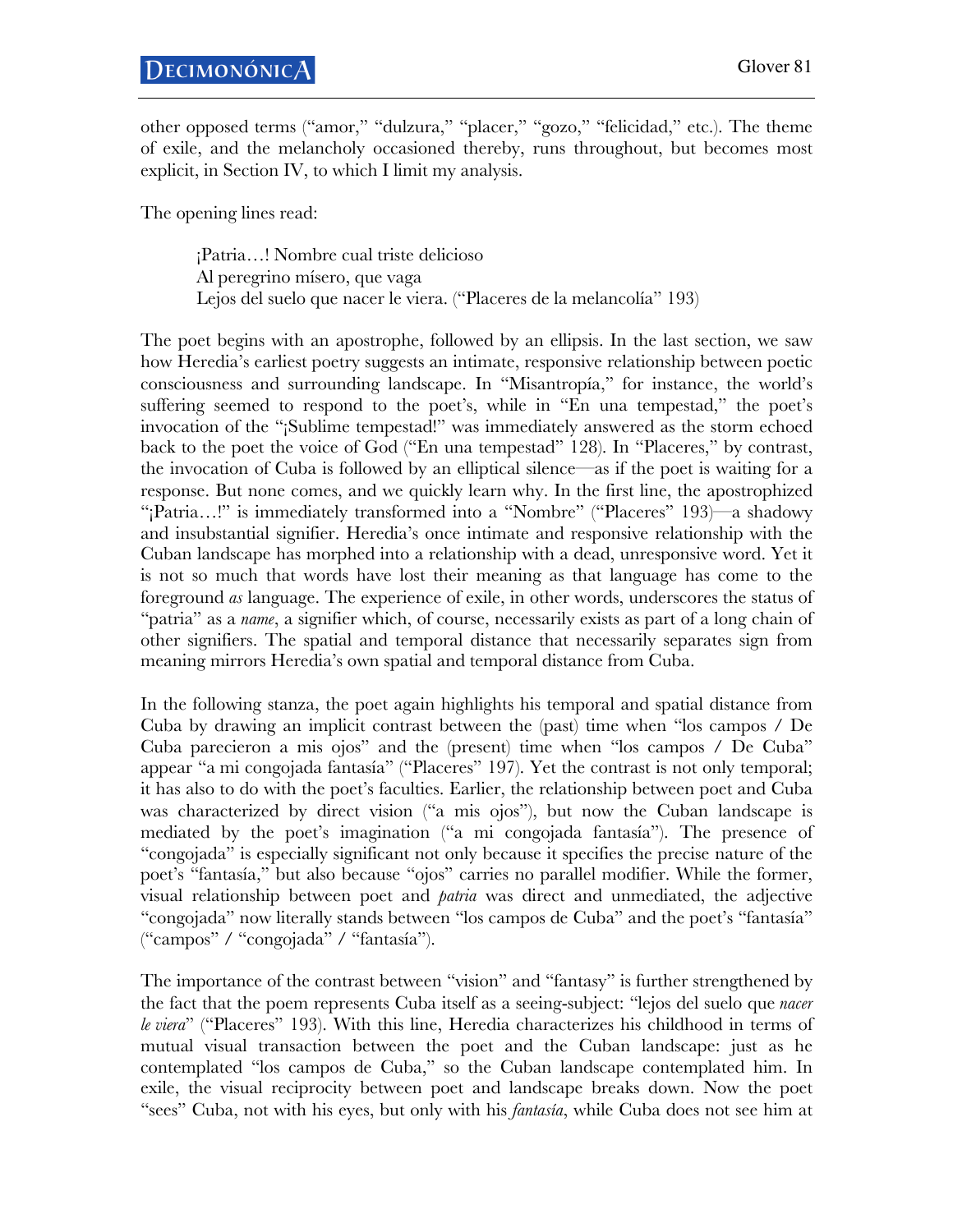all. If we think about this poem in relation to "Misantropía," we see what Paul de Man, commenting on Wordsworth, calls "the transformation of an echo language into a language of the imagination," a transformation which allows "consciousness to exist entirely by and for itself, independently of all relationship with the outside world" (*Rhetoric* 54, 16). For Wordsworth, the shift from "echo" to "imagination" is an improvement, since it allows the poet to take leave of the vagaries of the transitory world of matter and seek refuge in the infinite capacities of the human mind (*Rhetoric* 54). For Heredia, by contrast, the move to *fantasía* marks a decisive defeat because it means that the subjectobject fusion, so pronounced in "Misantropía," has broken down. It means, in other words, that he is in exile.

The theme of a fissure or split in the relationship between subject and object reappears in "Niágara" (1824), Heredia's most famous poem and, at first glance, a text in which the coalescence of subject and object appears most pronounced. González, for instance, finds in "Niágara" a seamless "acoplamiento entre el estado emotivo y el paisaje" (84). Even Chacón y Calvo, who largely accepts Menéndez y Pelayo's evaluation of Heredia as, at best, tenuously Romantic, reads the poem as establishing "un secreto ritmo […] entre el mundo interior y el de la realidad física" (83). Heredia's own comments have encouraged this view. On June 17, 1824, he wrote in a letter to his uncle Ignacio: "Yo no sé qué analogía tiene aquel espectáculo solitario y agreste con mis sentimientos. Me parecía ver en aquel torrente la imagen de mis pasiones y de las borrascas de mi vida" ("Manchester" 121). Despite this rather compelling evidence, it seems to me that there may be good reasons for calling into question these readings.

To begin, note that the poem's opening lines are highly affected:

Templad mi lira, dádmela, que siento En mi alma estremecida y agitada Arder la inspiración. ("Niágara" 158)

Here Heredia reproduces a familiar Romantic motif. In the "Preface" to the *Lyrical Ballads*, Wordsworth had defined "good poetry" as the "spontaneous overflow of powerful feelings" (797). In the subsequent Romantic tradition, this view came to be associated with the idea that poetic inspiration and poetic expression must be more or less simultaneous, leading Jorge Mañach to declare that Romantic poetry was "esencialmente una poesía de improvisación" (213).2

In the case of "Niágara," however, Heredia's use of what might be called the "rhetoric of immediacy" yields precisely the opposite effect. First, by invoking the lyre, Heredia makes explicit that what we are about to witness will be not only a *poem*, but also a *lyric* poem that is, a representation, a linguistic construct that belongs to a long tradition of other similar linguistic constructs. Further, the poem's self-consciousness gives the opening lines of "Niágara" the feeling of a *parabasis*—that moment, common in Aristophanic, Greek comedy, in which the Chorus Leader steps to the front of the stage and addresses the audience directly. In the late Eighteenth Century, Friedrich Schlegel (1772-1829) found in *parabasis* an idea so attractively modern that he used it as the basis for an entire theory of irony. What intrigued Schlegel about comedic *parabasis* was the sense that it constituted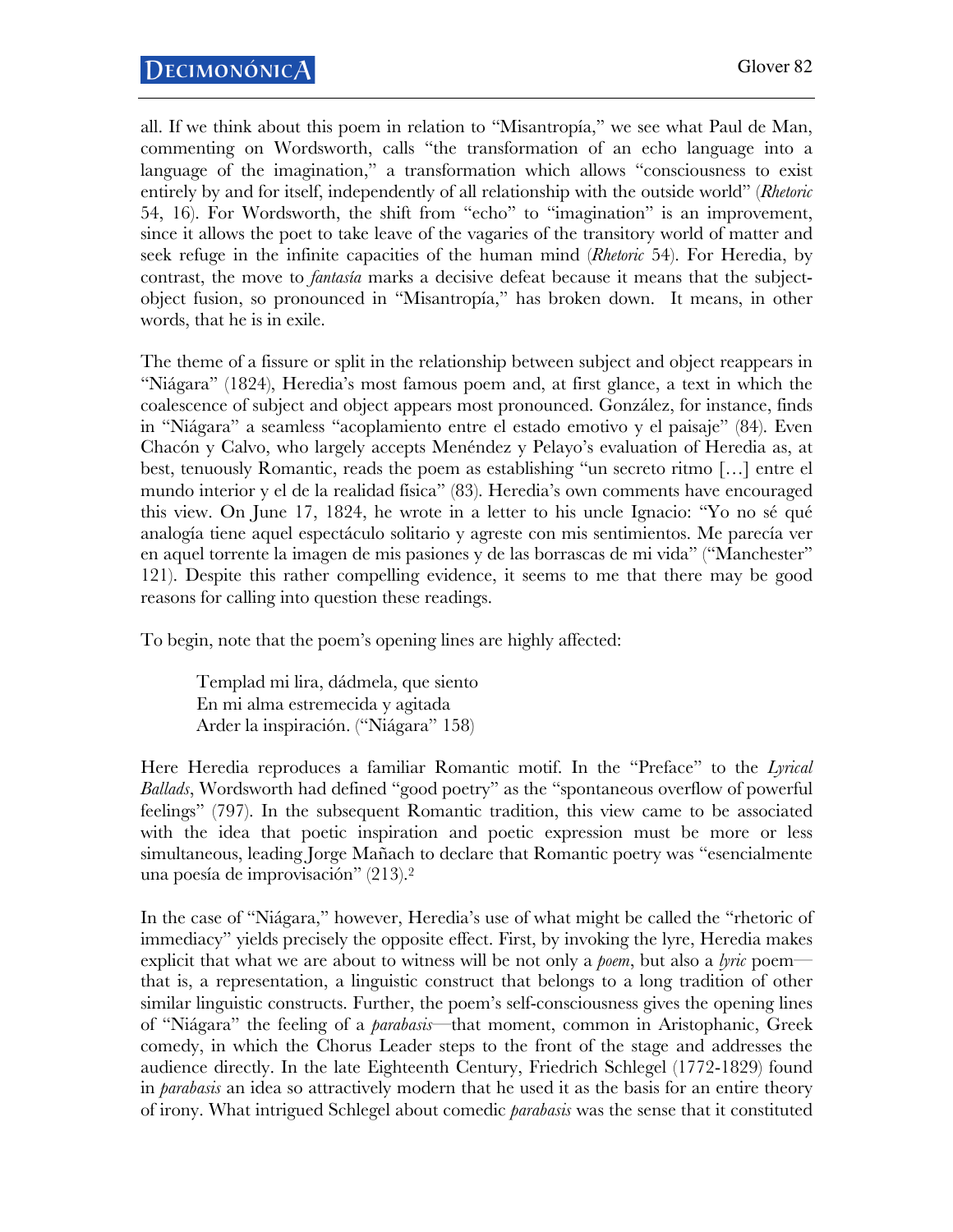a self-conscious acknowledgment by the comedic dramatist of the fictionality or representationality of his work. Put differently, by having the chorus leader step forward and engage the audience directly, the dramatist shatters the "fictional illusion" and thus effects, in Schlegel's words, the "complete interruption and dissolution [*Aufhebung*] of the play" (qtd. in Chaouli 200). The difference is that in Greek Comedy, the *parabasis* usually occurs towards the middle of the play. By placing his *parabasis* at the beginning, then, Heredia does not even give us time to be deluded. We know from the start that "Niágara" will not be a "spontaneous overflow of powerful feelings," but rather what Paul de Man calls an expression of "fictional emotions" self-consciously invoked to create the "illusion" of spontaneity (*Blindness* 18).

Second, note that the opening line consists of a series of commands: "Templad mi lira, dádmela" "Niágara" 158). The fact that the poet has to request the means of expression (the lyre) from someone else (the implicit subject of "dádmela") suggests that something stands between inspiration—"siento […] / […] arder la inspiración ("Niágara" 158) and the expression of that inspiration. This suggestion is further strengthened by the fact that "dádmela" makes the poet not a subject, but rather an *object*. What Mañach calls Heredia's Romantic "panyoísmo" (203) is thus undermined by the presence of an implicit "you" that mediates inspiration and expression.

Already in the opening lines of "Niágara," then, Heredia subverts, precisely by calling attention to, the Romantic trope of simultaneous inspiration and expression.3 As the poem proceeds, this disruption of the simultaneity of inspiration and expression works to sever the allegedly unmediated coupling of poetic consciousness and natural landscape. This disruption, I wish to suggest, occurs in a highly specific way, namely, through the presence of other *texts*. For instance, after the "Yo soy digno de contemplarte" ("Niágara" 159), where we might reasonably expect the process of subject-object coalescence to begin, the poet instead says:

Lo común y mezquino desdeñando, Ansié por lo terrorífico y sublime. Al despeñarse el huracán furioso, Al retumbar sobre mí el rayo, Palpitando gocé. ("Niágara" 159)

The reference to the "huracán furioso" seems to evoke Heredia's 1822 poem "En una tempestad," and indeed this short passage in "Niágara" redeploys much of the language of that earlier text ("despeñar," "furor," "retumbar," and "rayo," to cite only the obvious lexical overlap). The first point to notice, thus, is that Heredia is not merely *seeing* but also *reading* (and, as it were, transcribing). Therefore, while Heredia is, of course, not simply rewriting his own poems, his experience of Niagara is nevertheless coded and constructed through references to other, previous texts. The presence of these intertextual references, moreover, introduces an unmistakable element of temporality into the poem. If "Yo soy digno de contemplarte" suggests a relationship of immediacy and simultaneity between poet and landscape, that immediacy is at once undermined and stretched out along a temporal axis populated by other texts.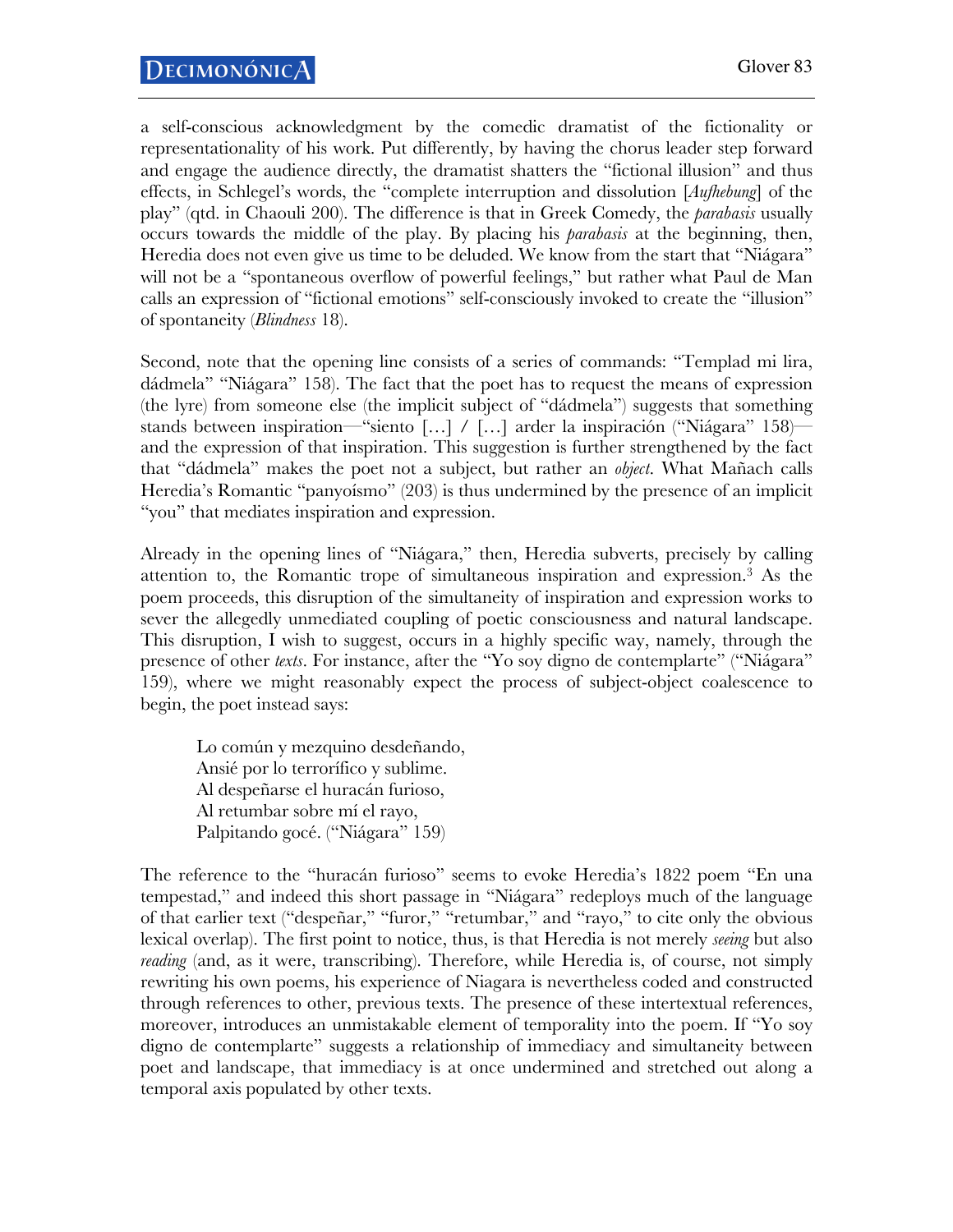Later in the poem, after a series of images that do indeed seem to establish a kind of analogy or correspondence between poetic interiority and natural exteriority, the poet again pulls back:

¡Omnipotente Dios! En otros climas Vi monstruos execrables, *Blasfemando* tu nombre sacrosanto Sembrar error y *fanatismo impío*, Los campos inundar en *sangre* y llanto. ("Niágara" 160)

These lines evoke another of Heredia's poems from 1822, "En el Teocalli de Cholula," especially the penultimate stanza:

Esta inmensa estructura Vio a la *superstición* más inhumana En ella entronizarse. Oyó los gritos De agonizantes víctimas, en tanto Que el sacerdote, *sin piedad* ni espanto, Les arrancaba el corazón sangriento. Miró el vapor espeso de la *sangre* Subir caliente al *ofendido cielo*. ("En el Teocalli de Cholula" 83)

As before, so now: Heredia's relationship to the landscape is again constructed through references to other texts, such that the alleged "fusión del poeta con un paisaje real" (Díaz 82) is yet again mediated by their presence. More significant still is that in the immediately preceding stanza of "Niágara," Heredia had employed a vertical image to describe the relationship between the poet and the waterfall:

El alma libre, generosa, fuerte […] Se siente *elevar* cuando te nombra. ("Niágara" 160)

With the intrusion of "En el Teocalli de Cholula," however, the verticality of the poet's experience is flattened out, so to speak, as the poem stretches back into the past to pick up the intertextual reference. In both of these cases, then, the same occurrence seems to be happening. First, Heredia reveals that his experience of Niagara is coded by the memory of previous experiences—experiences which are, in turn, mediated textually by his own poetry. Second, the necessarily temporal structure of these intertextual references clashes with other elements of the poem. The simultaneity and immediacy implied by "Yo soy digno de contemplarte" is temporalized by the reference to "En una tempestad," just as the poet's "elevation" to the greatness of the waterfall is flattened, stretched out temporally by the reference to "En el Teocalli de Cholula." Stanza six is thus at odds with stanza seven; stanza two is at odds with itself. Temporality wages war on simultaneity and verticality. It is as if the poem were trying to rip itself apart.

The tension in "Niágara" is thus not created through an analogy between the visual spectacle of the waterfall and "las pasiones y las borrascas" of the poet's life, but rather between the poet's relationship with the waterfall and the torrent of earlier texts that seem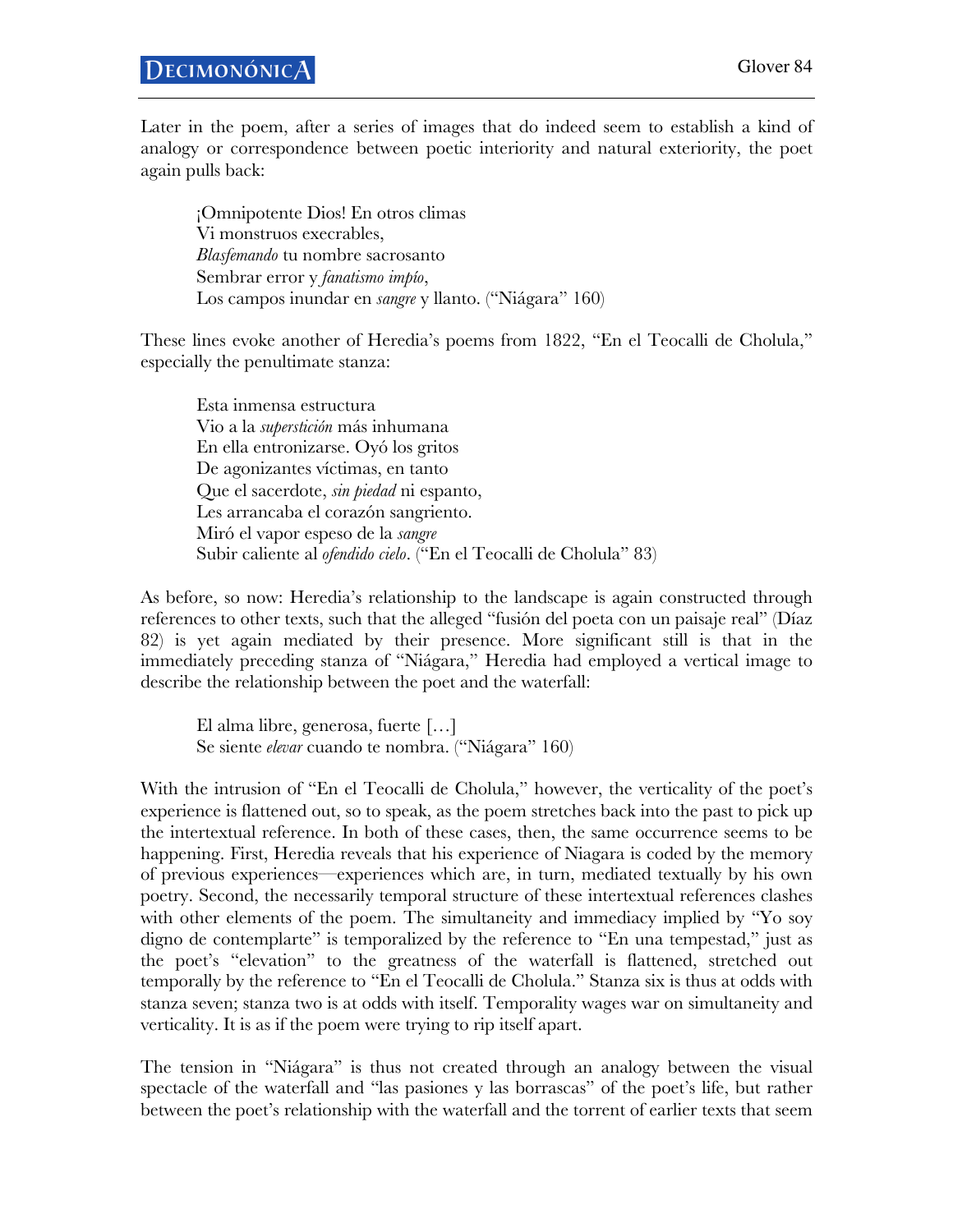to continually insinuate themselves into the structure of later ones. This, in turn, is just to say that "Niágara" implicitly foregrounds not the poet's relationship with the natural landscape of Upstate New York, but rather his relationship with *time*. Another way of putting the same point would be to say that the primary figural mode of "Niágara" is *allegory*. Contrasting allegorical and symbolic diction, de Man writes, "whereas the symbol postulates the possibility of an identity or identification, allegory designates primarily a distance in relation to its own origin" (*Blindness* 207). In other words, while symbols (allegedly) link the poet's consciousness directly to the outer scene (hence the language of "transaction," "interplay," and "coupling"), allegories are constituted by the temporal relationship between one text and another, previous text. In this way, de Man argues, allegorical diction acknowledges the inherent temporality of all signification acknowledges that signs do not (and cannot) refer directly to the world but only to other signs. Therefore, by employing allegory in "Niágara," Heredia implicitly figures, through the poem's very rhetorical mode, his own spatial and temporal distance from the lost homeland.

Up to now, we have seen that Heredia's experience of exile in the United States can be understood as the breakdown of the intimate correspondence or coalescence between subject and object so prominent in his pre-exile poetry. I would like now to turn to the exile poems written in Mexico. In these poems, two important experiences take place. First, Heredia characterizes Cuba under Spanish imperial oppression as a kind of fall into self-division and tyranny. Second, he links Cuba's own return to unity and freedom with his own circuitous return to the island.

In September of 1825, Heredia came closer than ever to Cuba since his exile in 1823. After nearly two years in New York, the poet set sail aboard the *Chasseur* bound for Alvarado, Mexico. His fame preceded him. Upon learning of Heredia's plan to visit Mexico, then-president Guadalupe Victoria expedited the poet's passport and sent a personal letter declaring that his "intención de venir a esta República […] será para mí de lo más estimable por la justicia que se hace en este país a sus virtudes y conocimientos" (qtd. in García Garófalo Mesa 192). Despite the promise of "cordial hospitalidad y fraternal abrigo" in Mexico (qtd. in García Garófalo Mesa 191), Cuba was never far from the poet's mind. During the voyage, Heredia composed at least three poems, including "Himno del desterrado," perhaps his most famous meditation on the agony of exile. As I shall argue, however, "Himno del desterrado," should perhaps be titled "Himno de los desterrados," since the poet's representation of his own physical separation from the homeland parallels his representation of Cuba's fall from innocence and freedom into a state of internal discord and division—if Heredia needs to be reunited with Cuba, then Cuba needs, in some sense, to be reunited with itself.

Before examining "Himno del desterrado," though, let us turn to another, slightly later text, Heredia's ode "Libertad," written in Mexico in 1830. Although "Libertad" and "Himno" are thematically continuous, I treat "Libertad" first because it is simpler and more explicit in its figuration of Cuba's condition under Spanish colonial rule as a sort of "fall" into division and separation. This makes it useful for framing the discussion of the more complicated "Himno."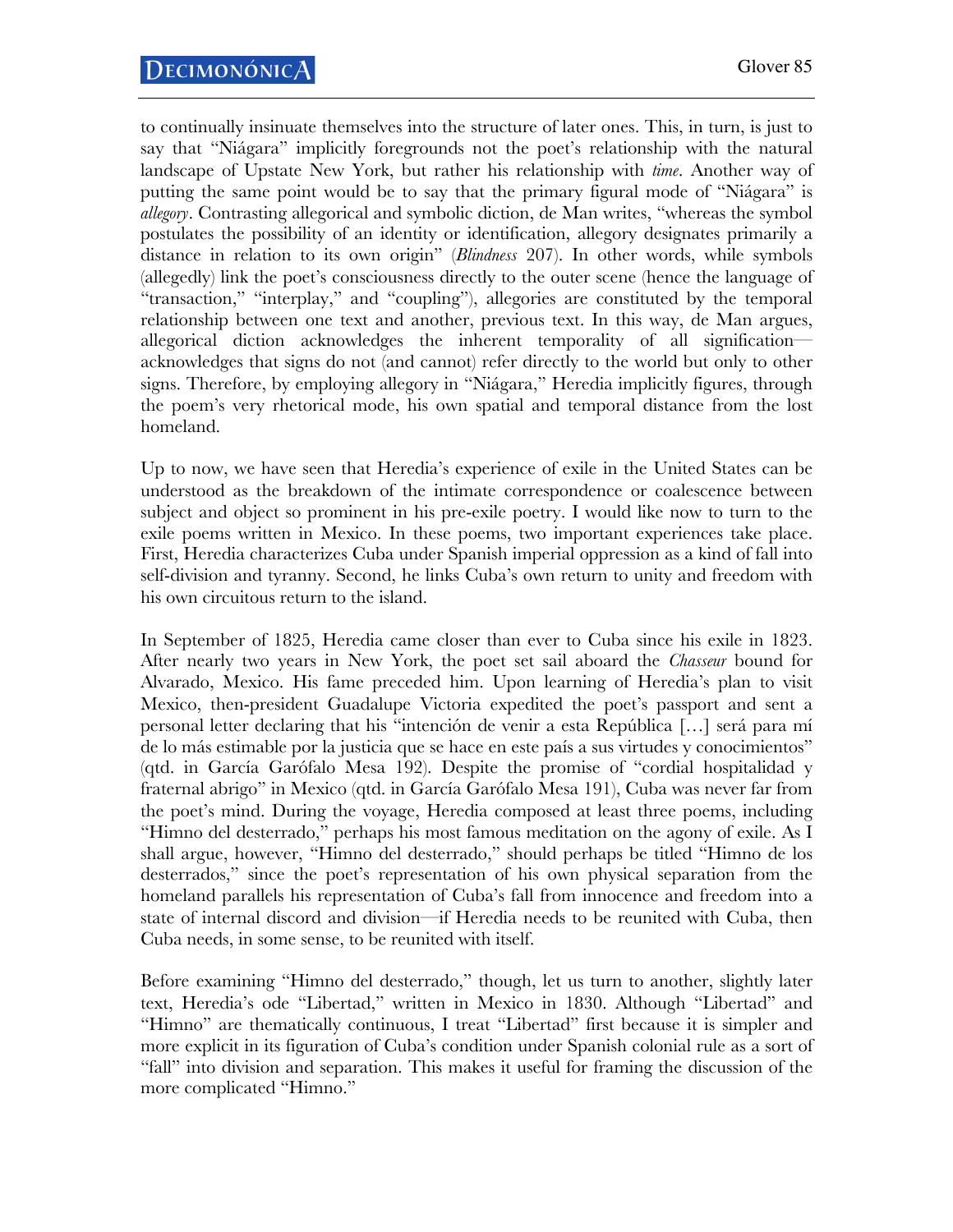Much like "Himno," "Libertad" represents the establishment of the principle of freedom as coincident with the moment in which the creator "sobre sus ejes a la tierra puso" ("Libertad" 257). Tyranny and oppression, by contrast, are figured as a separation from this "modelo inmortal" ("Libertad" 257). Freedom, in other words, is natural and originary, while tyranny is a deviation, or aberration. Sources for this image abound in Romantic philosophy and literature, but all have as their ultimate source the three-fold motion of Plotinian Neo-Platonism. For Plotinus, the first principle of the universe is the absolute, undifferentiated unity of the One. Since the One is coextensive with the Good, the presence of Evil in the world is explained as a series of "emanations" that constitute an ever-increasing separation from the unity of the One. On Plotinus' account, then, the Good is essential and absolute unity, while Evil, is its opposite: division, separation, privation, and multiplicity (Abrams, *Natural Supernaturalism* 147). Furthermore, the present state of separation from the "immortal model" is only a temporary interlude in a longer journey that eventually circles back to the beginning. Plotinus gives the name "epistrophe" to this process that opposes "emanation." Heredia uses no such term but he does characterize the state of tyranny and colonial oppression in Cuba as a phase or detour in a longer pilgrimage. "¿Nunca los hombres vivirán como hermanos?" the poet asks "¿Los crímenes ¡oh Dios! y los tiranos / Han de durar mientras que dure el mundo?" ("Libertad" 257). To which comes the immediate response: "No." The emphatic "No"— $\sim$ the importance of which is underscored by the fact that it stands not only at the beginning of a line but also at the beginning of a stanza—constitutes the turning point of the poem and initiates Heredia's "epistrophic" return to the immortal model of liberty. This epistrophe, moreover, is represented explicitly as a return to the purity of the natural world. In the fourth stanza, for instance, "el ingenio humano" joins forces with the elements of nature to oppose tyrannical oppression:

¿Podéis adormecer el viento alado, O de los astros enfrenar el vuelo, O encadenar la furia del Océano? Pues el ingenio humano Es fuerte como el mar y el viento y el cielo. ("Libertad" 258)

Earlier, Heredia had described tyranny as a "lunar en la frente de la Natura" ("Libertad" 258)—a stain or blotch that tarnishes its purity. Here he picks up the same theme by figuring the battle against the "criminal tirano" as a collaboration between the "hombre oprimido" and the natural world. The first implication is that by oppressing human beings, the tyrant acts contrary to the natural order. Further, by associating the oppressed with nature, the poet not only highlights the inherent naturalness of freedom, but also suggests that just as human beings are ultimately defenseless against the power of nature, so the tyrant is ultimately at the mercy of the divine "modelo inmortal" ("Libertad" 257), which dictates liberty rather than tyranny. Finally, in the last stanza, Earth is "despertada" as from a long, lethargic sleep and inundated with "luz intelectual, celeste y pura" ("Libertad" 258). "Pura" contrasts strongly with Heredia's description of life in Cuba under tyrannical oppression as "servidumbre impura" ("Desengaños" 246), while "celeste" recalls the celestial origin of freedom described in the opening stanza. The end of the poem is thus not only a return to nature in its unblemished purity, but also a return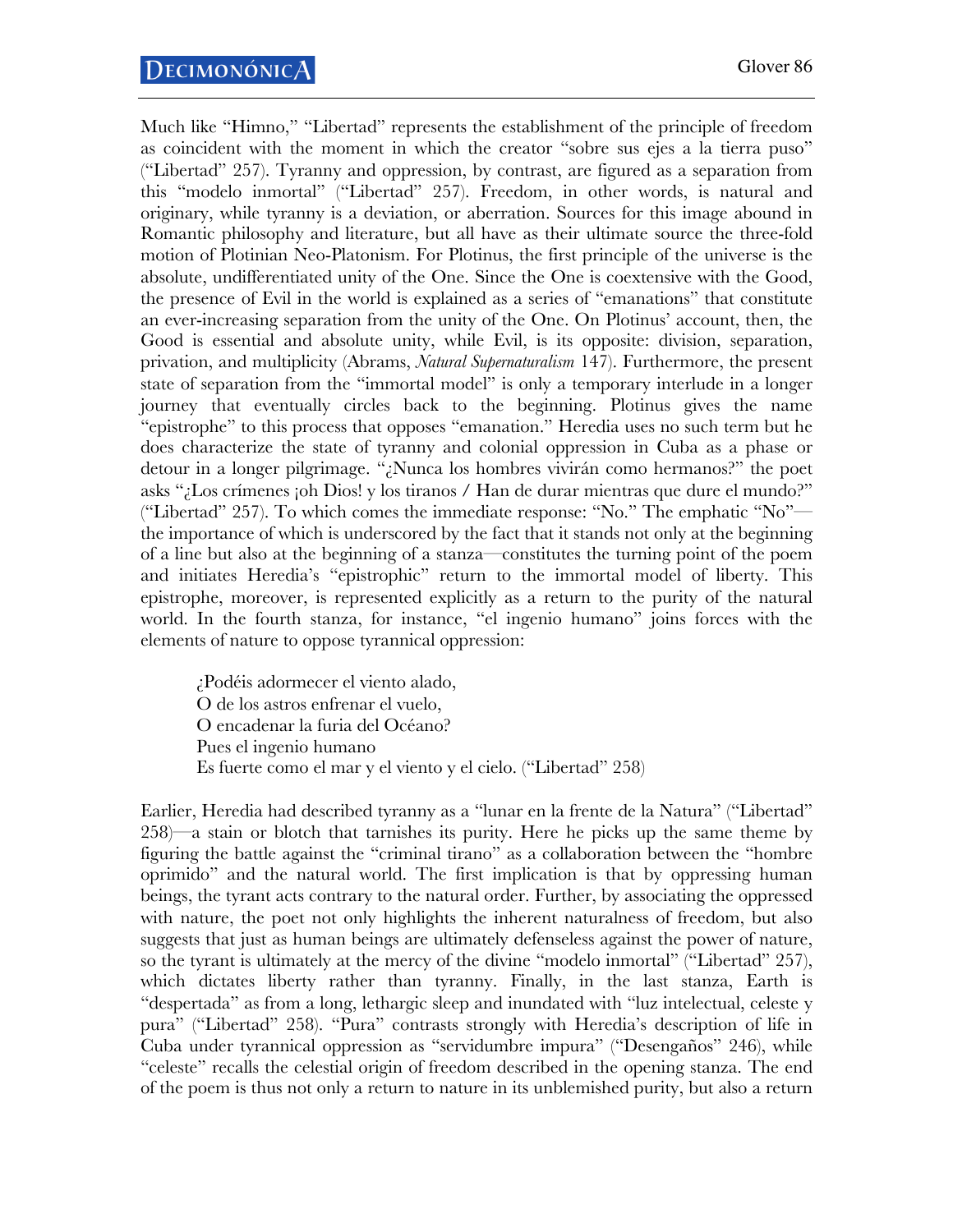to the originary, divine source of liberty—to the "modelo inmortal" from which tyranny constituted a deviation.

With this in mind, let us return to "Himno del desterrado." Written in 1825 during Heredia's voyage to Mexico, the poem begins when the tranquility of "el sol y las olas serenas" and/but is violently interrupted by the shout of an unidentified "they":

*¡Tierra!* claman: ansiosos miramos Al confín del sereno horizonte Y a lo lejos descúbrese un monte… Lo conozco…Ojos tristes, ¡llorad! ("Himno del desterrado" 171)

If one knew nothing about Heredia's life, one might plausibly interpret these lines as the beginning of a hymn on the poet's triumphant return to Cuba for, at this point in the poem, there is nothing to suggest that the destination of the ship mentioned in line three is not the "*¡Tierra!*" of line five. This otherwise plausible interpretation must be revised when we reach the end of the first stanza, where the appearance of "Ojos tristes, illorad!" indicates that something has gone terribly wrong. Before trying to determine what that is, we should note the presence of two words: "miramos" and "ojos." In "Los placeres de la melancolía," the experience of exile displaced the reciprocal visual relationship between the poet and Cuba into the poet's imagination (*fantasía*): "los campos de Cuba" once appeared "a mis ojos," Heredia told us, but now they appear "a mi congojada fantasía." With "miramos" and "ojos" (and, a little later, "te vuelvo a mirar") that lost visual presence seems to have been restored. But this restoration, as we quickly learn, is an illusion: "¡Y te vuelvo a mirar…! ¡Cuán severo / Hoy me oprime el rigor de mi suerte!" ("Himno del desterrado" 172). The poet's vision of Cuba is immediately associated with, and undermined by, the cruel "rigor de mi suerte." Sight, which in "Placeres" seemed to constitute a presence of which "fantasía" was a derivation, now shows itself to be inadequate. In the next lines, the poet specifies the precise cause of his distressing "suerte": "La opresión me amenaza con muerte / En los campos do al mundo nací" ("Himno del desterrado" 172). Any expectation that the exiled poet might be returning to his homeland is here definitively undermined by the recognition that the "¡*Tierra*!" of line five has become a possible source of death for the poet. By delicious paradox, the poem suggests that the same Cuba that gave the poet life now threatens to take it away.

As the text proceeds, Heredia's physical separation from the island—a separation occasioned by "[l]a opresión que me amenaza con muerte"—is transferred to the island itself:

¡Dulce Cuba! en tu seno se miran En su grado más alto y profundo, La belleza del físico mundo, Los horrores del mundo moral. Te hizo el Cielo la flor de la tierra: Mas tu fuerza y destinos ignoras, Y de España en el déspota adoras Al demonio sangriento del mal. ("Himno del desterrado" 173)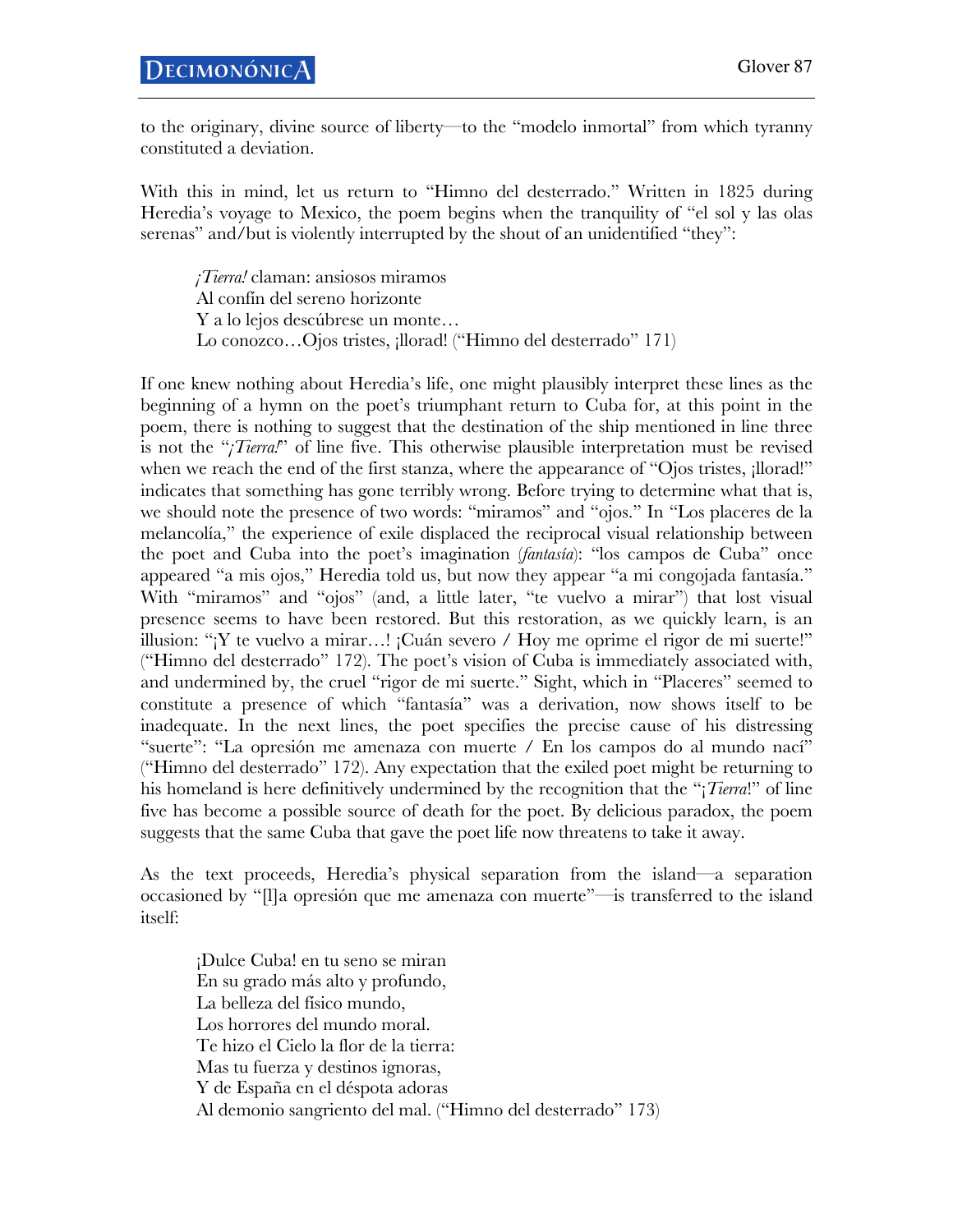Here the poet repeats the description of Cuba as "dulce," and goes on to call the island "la flor de la tierra." "Flor" carries obvious connotations of beauty, purity, and naturalness. In this case, moreover, Cuba's status as "la flor de la tierra" is underwritten by "el Cielo," a fact which transmutes an apparently naturalistic image into one suggesting divine intention and providence. Translated into the language of "Libertad," the "flor" links heaven and earth and so marks, figuratively, the point at which Cuba was most closely united with the "modelo inmortal" of liberty. However, the island has unfortunately "fallen": "Mas tu fuerza y destinos ignoras." The precise meaning of this "fall" had been specified earlier by the contrast between "la belleza del físico mundo" and "los horrores del mundo moral." With this contrast, the poet explicitly characterizes Cuba's present condition as a kind of internal division in which two radically opposed "worlds" are juxtaposed to one another, a juxtaposition subtly underscored by the chiastic structure of the lines ("físico mundo […] mundo moral"). The abrupt shift from the preterite ("te hizo el Cielo") to the present ("ignoras") also echoes an earlier verbal shift in which the poet first said of Cuba, "vida me *diste*," and then added, "[y] te *vuelvo* a mirar" ("Himno del desterrado" 171-172). In both cases (Cuba's and Heredia's), the tense shift tracks a temporal journey from unity and happiness through a fall into discord and division. Just as the poet is separated from the island that gave him life, so Cuba is divided from its divinely ordained destiny as the flower of the earth.

Yet all is not lost:

¡Cuba, al fin te verás libre y pura! Como el aire de luz que respiras, cual las ondas hirvientes que miras de tus playas la arena besar. ("Himno del desterrado" 174)

Cuba's redemption from division and discord to liberty and purity is figured by two similes. The first suggests that, someday, Cuba will be free and pure, "como el aire de luz que respiras." This appears to be a straightforward, naturalistic image suggesting that Cuban liberty is "as natural as the air we breathe," but the presence of "luz" complicates matters. On the one hand, light is natural, but it is also associated with the sun and the sky ("el Cielo") and so links this image to Cuba's divine destiny as the "flower of the earth." Cuba's flower, in other words, has been torn asunder, and the "aire de luz" has stepped in to heal that division and return the island to a state of divinely-ordained unity and freedom.

If the first simile of Cuba's return to purity and freedom bridges the natural and the supernatural, the second links the natural and the erotic: "cual las ondas hirvientes que miras / de tus playas la arena besar." Here Cuban liberation is conceived in erotic terms as the union of the boiling waves and the sandy beach, a union which serves as a metaphor for the healing of the island's internal tensions. The presence of the erotic image is unsurprising, since the unifying, restorative power of love was something of a Romantic commonplace. In the context of Heredia's poetry, though, the image of the waves kissing the sandy beach is especially significant because in one of his last poems, "Al océano," the poet employs the same figure to describe his own reunion with Cuba.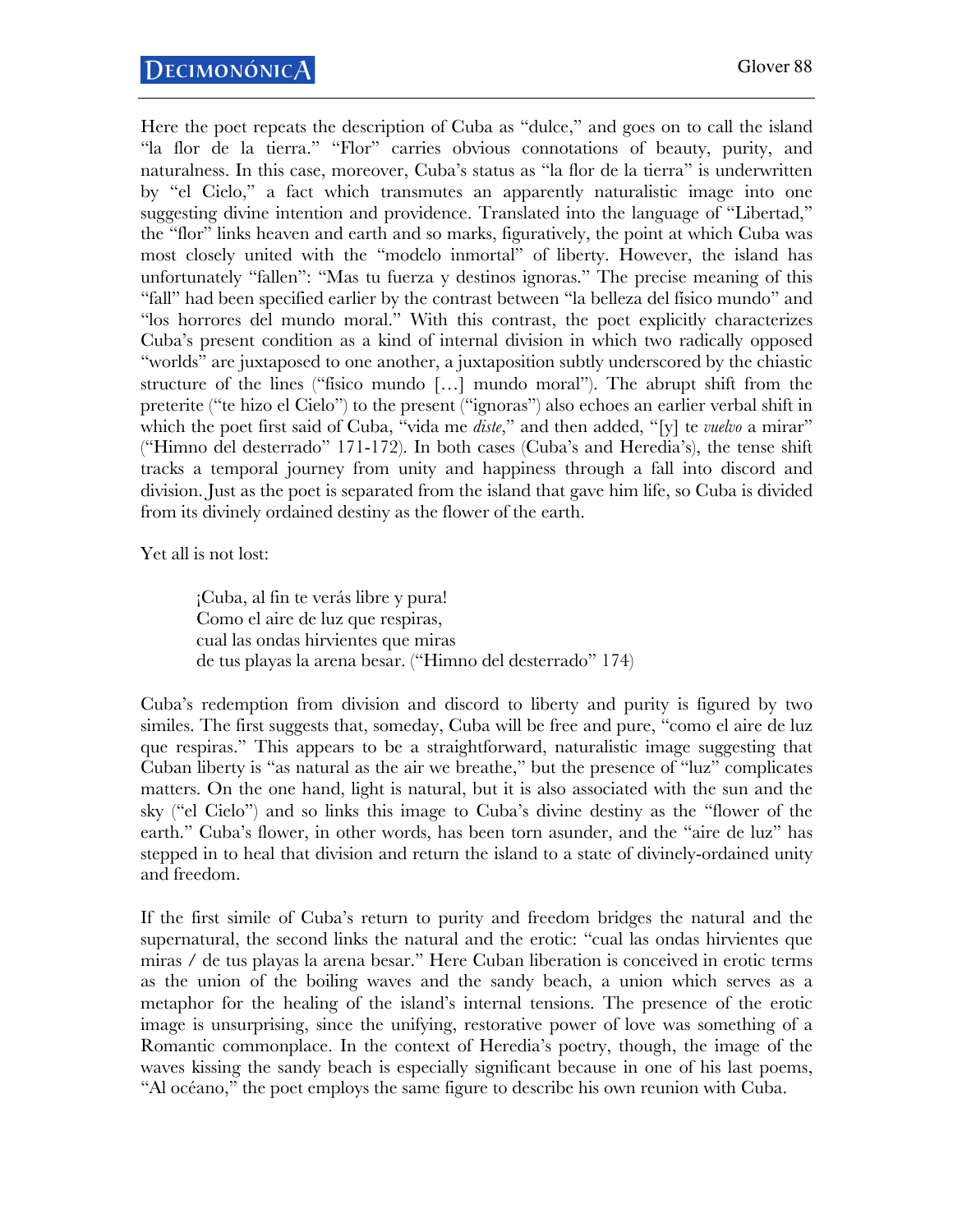Even in the context of "Himno del desterrado," the healing of Cuba's internal division is linked intimately to the poet's own redemption. In the third stanza, he exclaims: "¡Cuánto sueño de gloria y ventura / [t]engo unido a tu sueño feliz!" ("Himno del desterrado" 172). Cuba's "sueño feliz," as we have learned throughout the poem, can be nothing but the restoration to unity of an island stricken by internal division and turmoil. And it is to this "happy dream" that Heredia's own "sueño de gloria y ventura" is inextricably bound. Not only, then, does Heredia want to be restored to Cuba; he wants also to be restored to a restored Cuba. His real, circuitous return, unlike the false start of "Himno del desterrado," will thus coincide with the healing of Cuba's internal division and its own circuitous return to its divinely ordained status as the flower of the earth.

## **Return: Heredia's Apocalyptic Marriage**

Heredia wrote "Himno del desterrado" in 1825 as his ship passed by the Cuban coast bound for Alvarado, Mexico. He would not see the island again until 1836 when then-Governor Miguel Tacón granted the poet's request for a short visit. During this later voyage from Veracruz to Havana, Heredia wrote another poem, "Al océano," an ode to the sea that gathers together many of the themes of his earlier verse. "Al océano" and "Himno" are similar in terms of dramatic situation (in both cases, the poet is at sea), but they differ radically in mood and tone. If "Himno del desterrado" constitutes a kind of false-start by creating the expectation that the poet is returning to Cuba only later to undermine it, "Al océano" represents the full-fledged fusion between Heredia and the lost fatherland.

The poem begins with two consecutive exclamations: "¡Qué! ¡De las ondas el hervor insano / Mece por fin mi pecho estremecido!" ("Al océano" 286). The second line is enclosed by two related verbs: "mecer" and "estremecer." The first describes the action of the sea upon the poet ("Mece […] mi pecho"), while the second describes the state or condition of the poet acted upon by the sea ("mi pecho estremecido"). The intimate linguistic connection between the two verbs already suggests a close correspondence between the poet and the natural landscape. The ocean's "mecer" of the poet mirrors the poet's own "estremecido" interiority. Inner echoes outer echoes inner. As the text proceeds, this analogical relationship between poetic consciousness and natural world morphs into a series of images that shift back and forth between visuality and aurality. The poet tells us, for instance, that the ocean's "solemne música" is "[d]ulce a mi oído" ("Al océano" 286), but then immediately adds: "¡Oh! cuántas veces en ardientes sueños / [g]ozoso *contemplaba* / [t]u ondulación." Later, the visual spectacle of the ocean yields an aural effect: "Y la olvidada lira / [n]uevos tonos armónicos suspira" ("Al océano" 287). In many of these cases, the relationship between poet and landscape is reciprocal. The line, "[d]ulce a mi oído / [e]s tu solemne música," is later echoed by the poet's assurance that "[m]e oyes, benigno mar." Just as the poet hears the music of the sea, so the sea hears the poet. The reciprocity between poet and fatherland—a reciprocity severed in "Placeres" is thus restored.

These aural and visual figures are still of the subject-object variety. The poet (subject) sees the ocean (object), while the ocean (subject) hears the poet (object). Yet this strict dichotomy will not last long. Consider, for example, the way in which the ocean functions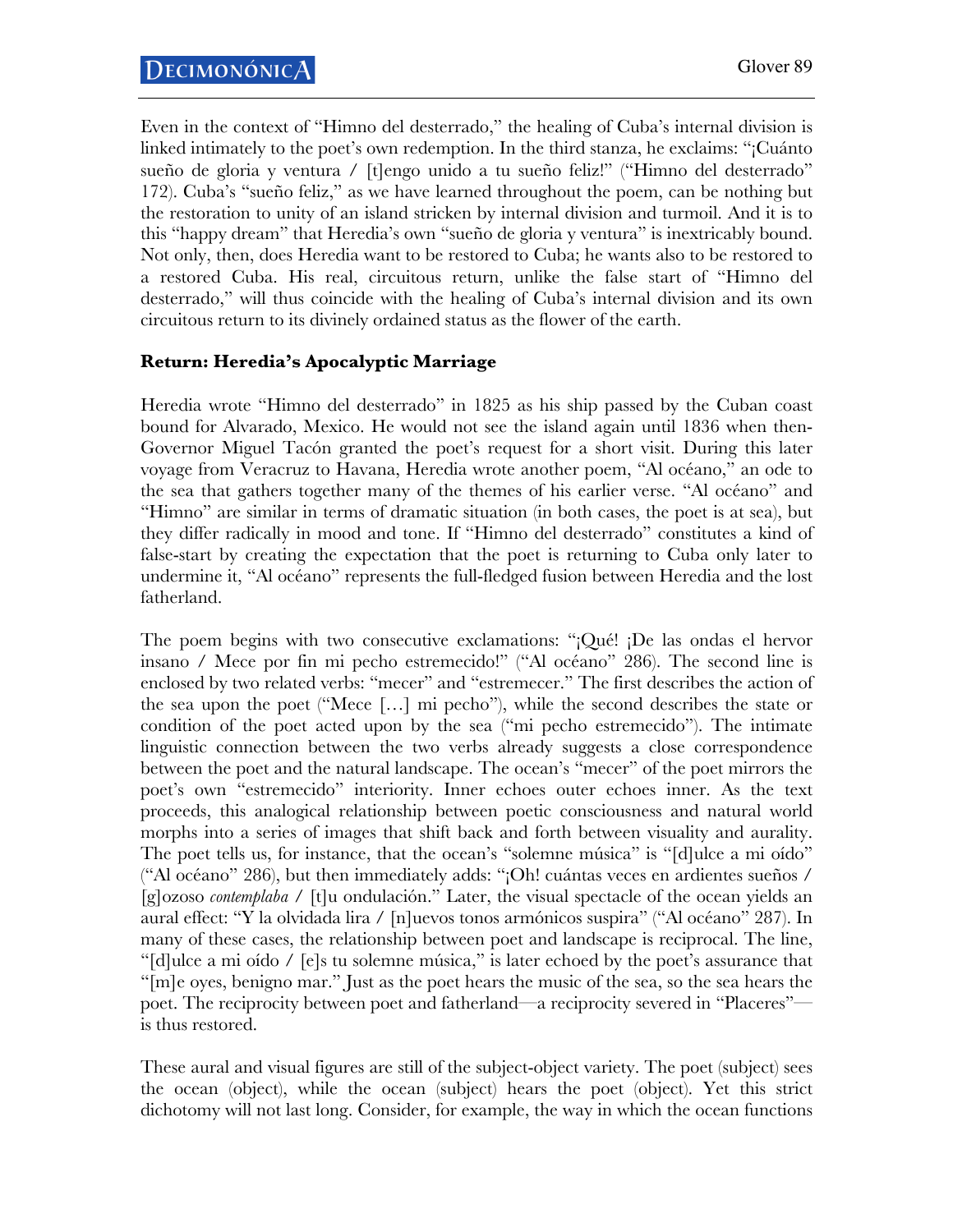within the poem. Its primary role is to serve as the vehicle of the poet's return to Cuba. But it does so in two importantly different senses. First, and most obviously, the ocean literally transports the poet from Veracruz to Havana. But there is a second, and more interesting, sense in which the sea functions as a vehicle of return—one that places Heredia directly in the tradition of "circuitous journeys" described by Abrams. The first point to note is that as the poem proceeds, verbs like "respirar," "inspirar," and "suspirar," as well as nouns like "brisa," "aliento," and "inspiración," begin to dominate. Visual and aural imagery is thus replaced (or rather drowned out) by a cascade of images centered on "breath" or "wind." Even the line "[m]i desmayado acento / [t]u misteriosa inspiración reanime" ("Al océano" 287) operates implicitly on this principle: *reanimar* derives from the Latin *anima*, whose Greek cognate, *anemos*, means "breath" or "wind." The change in imagery also signals a decisive shift away from a characterization of the poet's relationship with Cuba in subject-object terms. The sea, the poet tells us, is an "[e]lemento vital de mi existencia." A few lines earlier he had exclaimed:

¡Oh! cuántas veces en ardientes sueño / […] de tu fresco brisa El aliento salubre respiraba! ("Al oceano" 286)

These lines (and others like them) suggest that the poet is no longer merely *looking at* or *hearing* the ocean, but rather that he has, in some sense, *identified* himself with it; he has internalized it, "breathed it in." It has, quite literally, become a part of him.<sup>4</sup>

This internalizing gesture has important implications for how we interpret the rest of the poem, specifically the poet's characterization of the sea as the "[d]ivino esposo de la madre tierra" ("Al océano" 287). If Heredia represents himself as somehow ontologically continuous with the sea, and if he represents the sea as the "divino esposo" of the earth, then "Al océano" becomes less an ode to the ocean and more an epithalamion announcing Heredia's apocalyptic matrimony with Cuba. My reading of the poem as a "spousal verse" (Wordsworth, "Prospectus" 31) grows yet more compelling if we recall "Himno del desterrado." In that poem, the image of the "ondas hirvientes" kissing the sandy beach functioned as an erotic metaphor of Cuba's return to a state of natural, originary liberty. "Al océano" recycles similar language:

De las *ondas* el *hervor* insano / Mece por fin mi pecho estremecido […] Fuertes cual hoy, sonoras y brillantes, Llenas de vida férvida tus ondas, *Abrazarán* las playas resonantes. ("Al océano" 287, emphasis added)

Only a few months earlier, Heredia had used the verb "abrazar" in a famous letter to Tacón, requesting permission to visit Cuba. "Pensé volver a esa isla," he wrote, "si no para establecerme otra vez en el seno de mi familia, al menos para tener la satisfacción de abrazarla, y pasar algunos día con ella" (qtd. in López Prieto lix). In this text, the erotic force, which in "Himno del desterrado" figured the healing of Cuba's internal division, is transferred to the poet's relationship with his lost homeland. To read "Himno" and "Al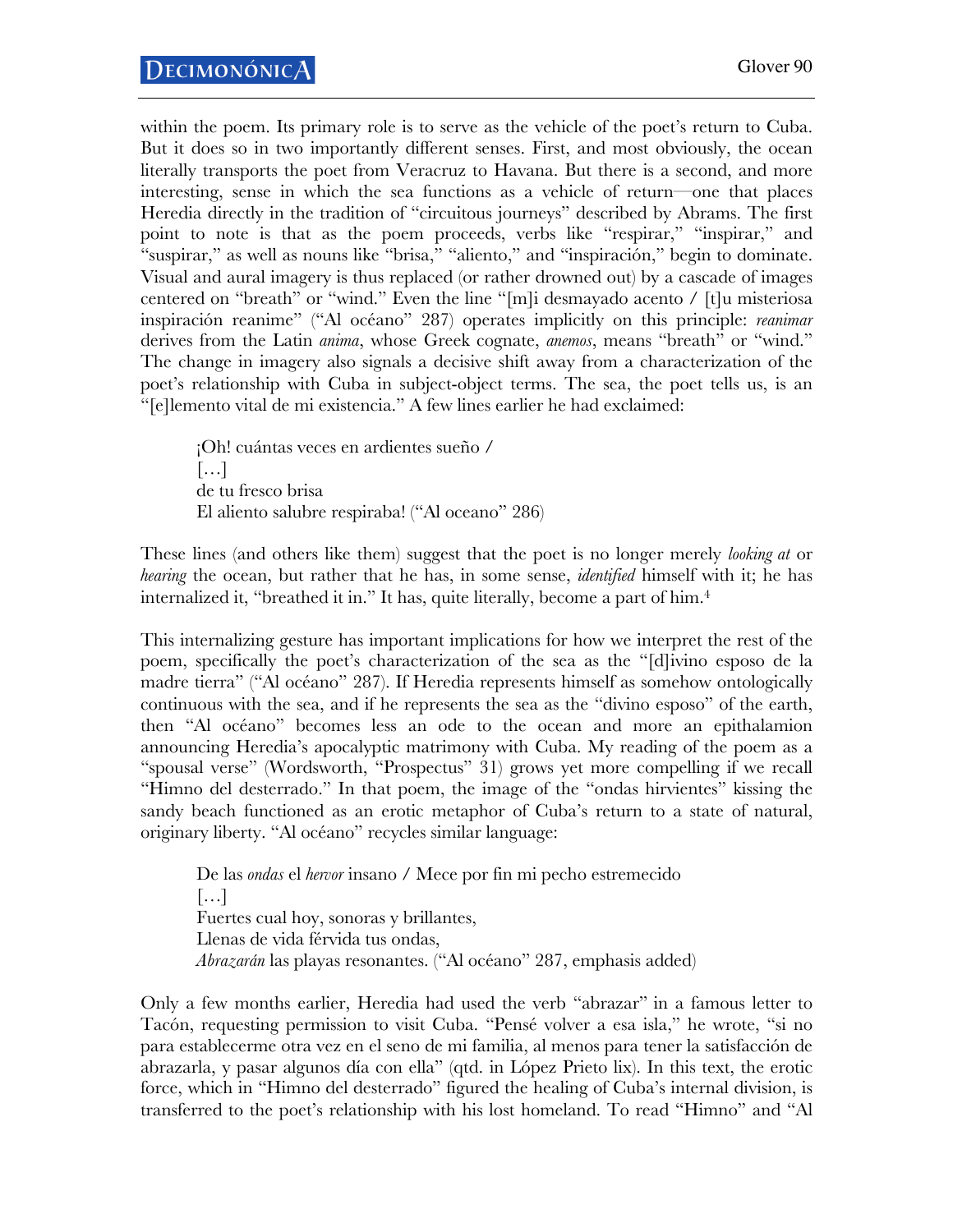océano" together, then, would be to say that just as Cuba's internal divisions have been healed by the power of *eros*, so Heredia has been reunited erotically with Cuba. It would be to say, in other words, that the circuitous journeys are complete.

## **Circuitous Breakdown: Heredia's Letter to Tacón**

However, despite the buoyant, almost prophetic tone of "Al océano," Heredia's return to Cuba in 1836 was hardly an occasion for joy. The poet was indeed a kind of Prodigal Son, but his arrival at the port of Havana called for no celebration and no fatted calf quite the opposite. He was greeted (and almost immediately abandoned) by one, and only one, of his old friends, Domingo del Monte, the same friend who, in a letter to Heredia dated the same month, called the poet "el ángel caído de mi corazón" (qtd. in García Garófalo Mesa 612). Another old friend, Félix Manuel Tanco y Bosmeniel, was even more scathing. "He visto y abrazado a José María Heredia," he wrote to del Monte: "Lo abrazaba y sentía vergüenza, sentía indignación, sentía lástima. Lo veía como un desertor, como un tránsfuga abatido, humillado, sin poesía, sin encanto, sin virtud […] Heredia siempre será poeta, pero poeta sin fe" (qtd. in García Garófalo Mesa 614). Such harsh words answered not only to the sense that Heredia had fled Cuba to save his own skin, but also, and worse, that he had abandoned the ideal of Cuban liberation for which his poetry had made him famous.

Whether or not such criticism was justified, del Monte and Tanco y Bosmeniel were certainly right that Heredia's time in Mexico had drained him of nearly all revolutionary zeal. When the poet arrived in Mexico in late 1825, he wrote in a letter to his mother: "[E]ste país sigue en un estado de paz y prosperidad que asombra. Conceda Dios a mi patria días tan serenos y puros como los que hoy ilumina a México" (qtd. in Chacón y Calvo 119). Over the next ten years, however, the poet watched the struggle for Mexican independence degenerate into an anarchical bloodbath (Chacón y Calvo 128), his intimate friendship with Santa Anna dissolve, and his financial situation slowly deteriorate (Esténger 136). In the mid-1830s, Heredia confessed to Tomás Gener "ya no es posible que un hombre de bien viva en este desgraciado país" (qtd. in Esténger 137). By April of 1836, the situation was so desperate that Heredia wrote the now-famous letter to then-Governor of Cuba, Captain General Miguel Tacón, requesting permission to return to the island. Much like his pre-exile missal to Francisco Hernández Morejón, the letter to Tacón has proven controversial. Lezama Lima calls it "polémica" (17), and Esténger dedicates an entire chapter of his biography of Heredia to "la carta inoportuna" (141-50). The letter is also significant because it allows us to specify the precise moment, and the precise way, in which the parallel circuitous journeys (Heredia's and Cuba's) break down.

To see how, let us to look at two of the letter's key rhetorical moves. Midway through the missive, Heredia, referring to his previous involvement in revolutionary activity in Cuba, writes:

Es verdad que ha doce años la independencia de Cuba era el más ferviente de mis votos […] pero las calamidades y miserias que estoy presenciando hace ocho años han modificado mucho mis opiniones, y vería como un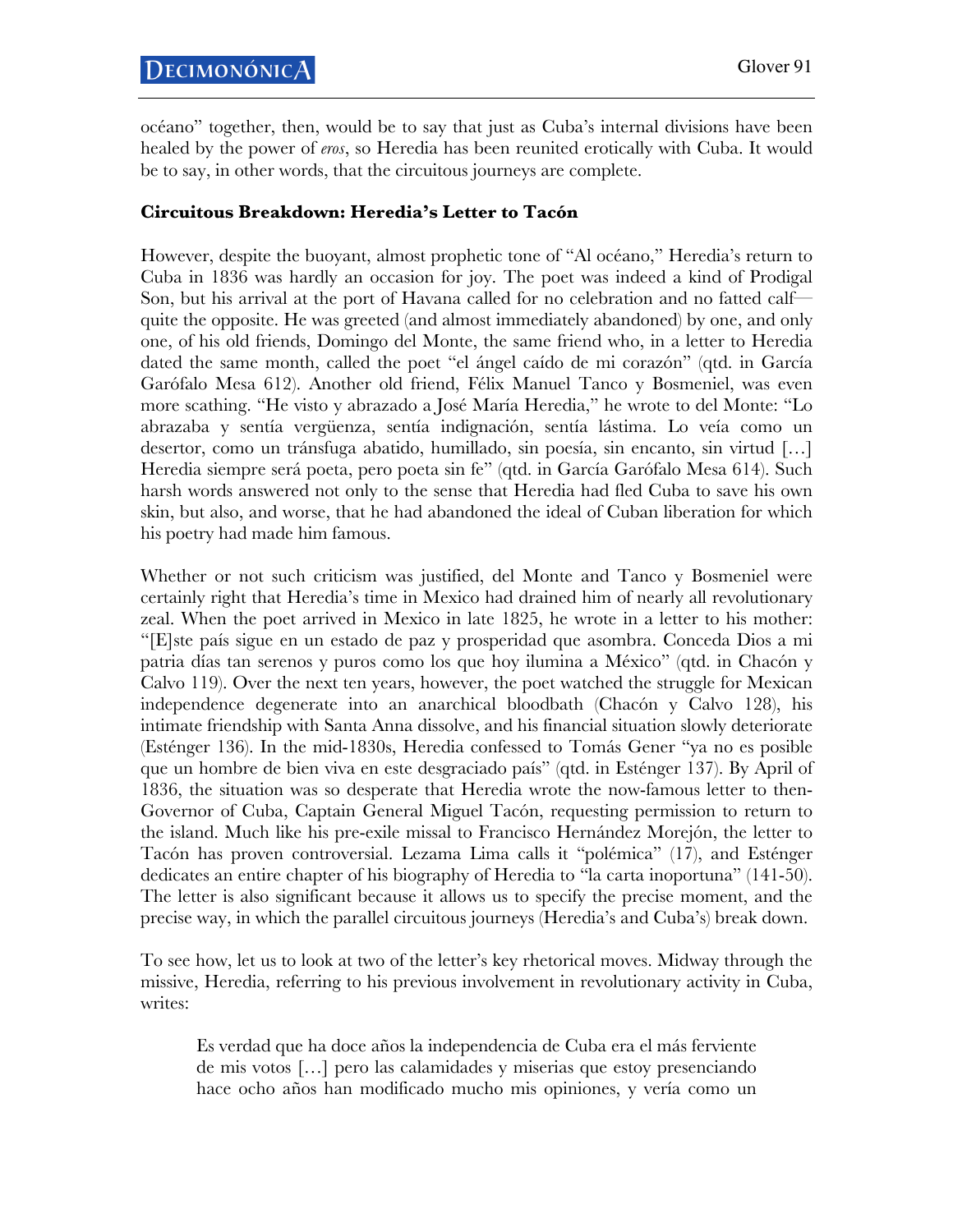crimen cualquier tentativa para transplantar a la feliz y opulenta Cuba los males que afligen al continente americano. (qtd. in López Prieto lix)

Various elements of this small excerpt cry out for interpretation: the conflation of revolutionary fervor and religious devotion ("votos"); the language of criminality ("crimen"), which links this letter to the "crímenes horrendos" of his earlier letter to Morejón; and the surprising description of Cuba as "feliz y opulenta." My interest lies with a single word: *transplantar*. I have argued throughout this essay that, in the poetry of mid-1820s, Heredia figures Cuban liberation as a return to a natural, primordial state of unity from which tyranny constituted a deviation. In "Himno del desterrado," freedom is as natural as "el aire de luz que respiras" and the ocean waves gently kissing the shore; in "Oda," the wind itself cries "*¡Libertad!*" ("Oda" 166); and in "Libertad," freedom is equated with the divine "modelo inmortal," while tyranny and oppression constitute an aberration to be overcome by an inundation of "luz intelectual, celeste y pura" ("Libertad" 258). In this letter, by contrast, what once seemed natural has become artificial and forced. Cuban independence would not, according to the demoralized, ailing Heredia of late 1836, be a return to a "modelo inmortal," but rather a "transplant—an unnatural, unsightly prosthesis grafted onto an otherwise "feliz y opulenta Cuba." It is no longer tyranny but rather independence that counts as a criminal deviation from the order of nature.

This shift from the natural to the artificial coincides with another key rhetorical move. As I suggested earlier, in the exile poems of the mid- and late-1820s, Heredia linked Cuban independence to his own circuitous return to the island, such that the poet's redemption from his "fall" into exile was to coincide with Cuba's own return to the "immortal model" of unity and freedom (recall "Himno del desterrado" and "Libertad"). In the letter to Tacón, this parallel collapses. Anticipating the accusation that his trip has "un objeto revolucionario," Heredia writes: "Doy desde luego a V.E. mi solemne palabra de honor de no mezclarme en asuntos políticos mientras permanezca en Cuba, si se digna permitirme que vuelva" (qtd. in López Prieto lix). With these words Heredia explicitly divests his own return to Cuba of any revolutionary connotations. But the move is stronger still. It is not only that Heredia's return to Cuba has been severed from Cuba's return to the immortal model of freedom, but also that the two "returns" are now mutually exclusive. In fact, the letter to Tacón rests its entire case upon the promise *not* to engage in political activity in Cuba. The logic of the situation appears to be this: if the poet is to return to Cuba, he must surrender the possibility of Cuban independence; if he is to hold out hope for said independence, he must surrender the possibility of returning to the island. Bringing one half of the circle to completion (the poet's return to island) necessarily means sacrificing the other half (Cuba's return to the "immortal model" of unity and freedom). And so the "circuitous journey" breaks down. Heredia would indeed return to Cuba in late 1836, but that return was not an upward spiral that culminated in higher unity (a reunion with a new, liberated Cuba). It was instead a simple, vicious circle, one that began again three short months later when Heredia was forced to abandon the island and return to Mexico—this time for good.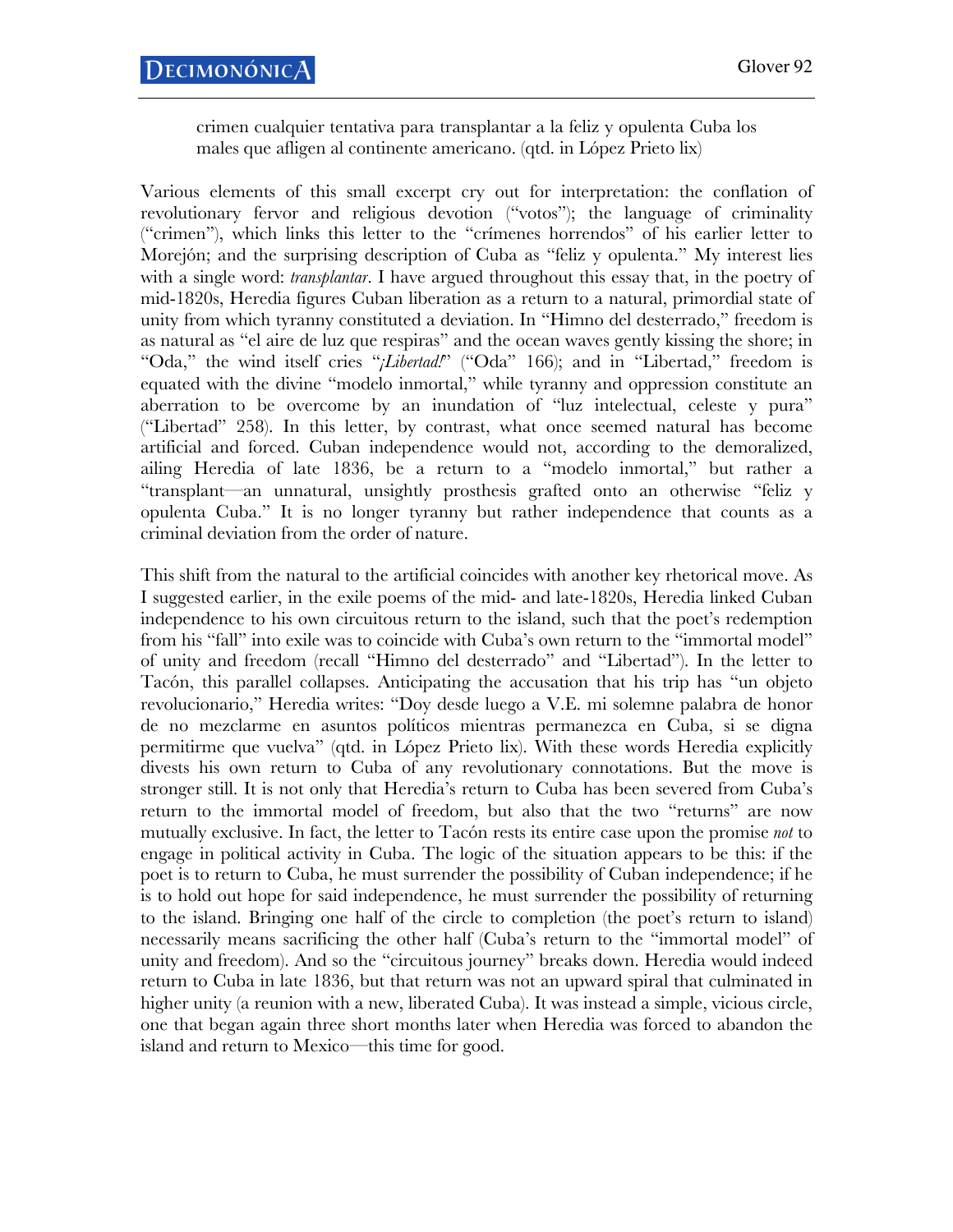### **Heredia and the Failure of Romanticism**

In a certain, undeniable sense, the Heredian project failed. Cuban independence only materialized long after his death in 1839, and even then only haltingly. Likewise, his own return to the island in 1836 was, as del Monte's and Tanco y Bosmeniel's remarks make clear, bought at the price of a renunciation of the ideals for which his poetry had made him famous. Yet, perhaps that failure is part of the point. In a short 1969 essay, the French philosopher and literary critic Maurice Blanchot argued that Romanticism always "ends badly" because it is trapped in an indissoluble conflict between two competing tendencies: the desire for absolute knowledge and epistemological closure, on the one hand, and the awareness that such closure is impossible on the other (164). In his 1983 study of English Romanticism, Jerome McGann arrived at a version of the same conclusion. There he argued that because Romantic poetry is "a poetry of Ideals," its "greatest moments of artistic success are almost always associated with loss, failure, and defeat" (132). Even more specifically, Romanticism's triumphs become visible only when "the pursuit [of those ideals] is thwarted and interrupted, and finally broken" (134). Heredia was, if nothing else, a poet of failure, a poet for whom reality rarely coincided with its ideal. Not, of course, for want of trying, but instead because matters grew complicated—because other goals and ideals interposed themselves. What we get is, after all, seldom what, in the smiling exuberance of youth, we thought we wanted. So, yes, failure—but it is perhaps in that failure (which, as McGann intimates, is also a kind of triumph) that Heredia's Romanticism finally resides.

*Georgetown College*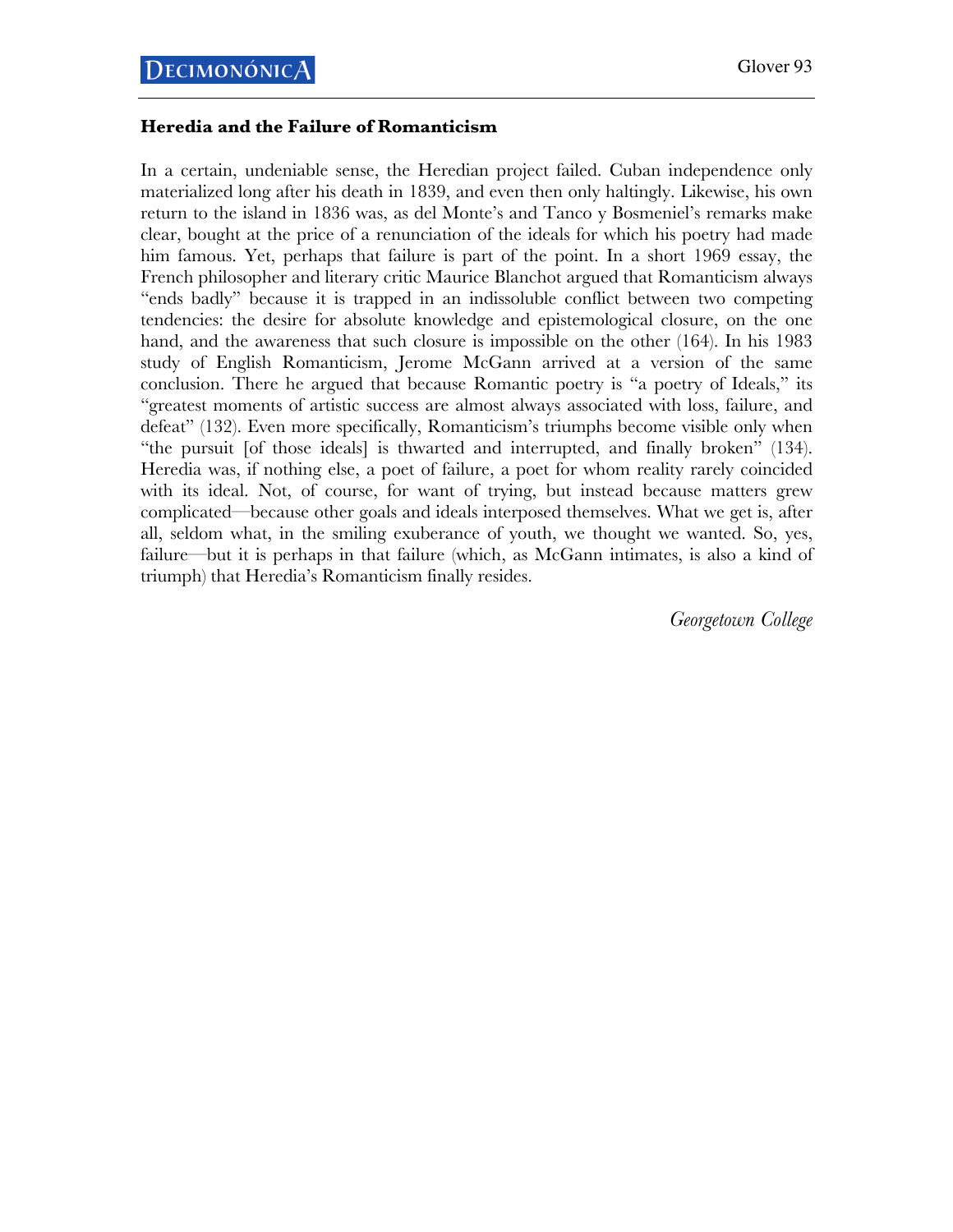#### **Notes**

- <sup>1</sup> For more on this theme, see Abrams ("Structure" 223) and de Man (*Blindness* 193, 199- 220 and *Rhetoric* 51-59).
- <sup>2</sup> On this point, see Díaz (125). It is also worth pointing out that Wordsworth's own poetics was not essentially improvisational. In the "Preface" to the *Lyrical Ballads*, for instance, he observes that while poetry is "the spontaneous overflow of powerful feelings," it nevertheless "takes its origin from emotion recollected in tranquility" (795). I would like to thank an anonymous reviewer for *Decimonónica* for this astute observation.
- <sup>3</sup> Other critics have noted a similar artificiality in Heredia's treatment of Niagara. Luciani, for instance, rightly points out that by the time of his visit in 1824, "an 'encounter with the sublime' at Niagara" was already a "literary commonplace." He goes on to wonder whether Heredia's experience was perhaps "predetermined by certain established formulas" (Luciani).
- <sup>4</sup> Cintio Vitier's well-known *Lo cubano en la poesía* was the first to describe Cuban poetry in terms of the progressive internationalization of the insular landscape.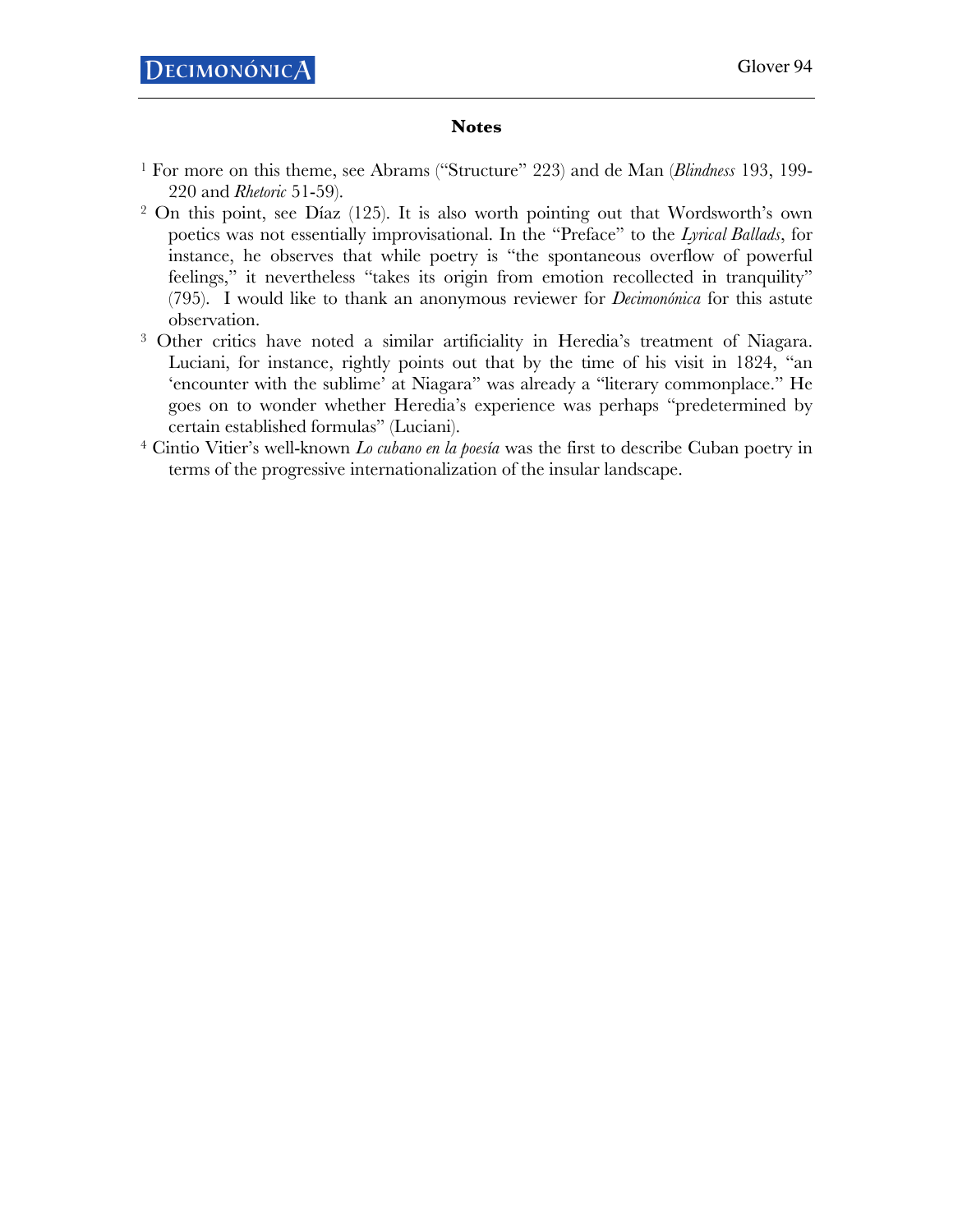### **Works Cited**

- Abrams, M.H. *Natural Supernaturalism*: *Tradition and Revolution in Romantic Literature*. New York: Norton, 1971. Print.
- ---. "Structure and Style in the Greater Romantic Lyric." *Romanticism and Consciousness*: *Essays in Criticism*. Ed. Harold Bloom. New York: Norton, 1970. 201-229. Print.
- Blanchot, Maurice. "The Athenaeum." Trans. Deborah Esch and Ian Belfour. *Studies in Romanticism* 22 (1983): 163-172. Print.
- Carilla, Emilio. *El romanticismo en la América hispánica*. Madrid: Editorial Gredos, 1958. Print.
- ---. *Poesía de la independencia*. Caracas: Biblioteca Ayacucho, 1979. Print.
- Chacón y Calvo, José María. *Estudios heredianos*. Havana: Editorial Trópico, 1939. Print.
- Chaouli, Michel. *The Laboratory of Poetry*: *Chemistry and Poetics in the Work of Friedrich Schlegel*. Baltimore: Johns Hopkins UP, 2002. Print.
- De Man, Paul. *Blindness and Insight*: *Essays in the Rhetoric of Contemporary Criticism*. 2nd ed. Minneapolis: U of Minnesota P, 1983. Print.
- ---. *The Rhetoric of Romanticism*. New York: Columbia UP, 1984. Print.
- Díaz, Lomberto Rodríguez. *Heredia*: *primer romántico hispanoamericano*. Montevideo: Ediciones Geminis, 1973. Print.
- Esténger, Rafael. *Heredia*: *La incomprensión de sí mismo*. Havana: Editorial Trópico, 1938. Print.
- García Garófalo Mesa, M. *Vida de José María Heredia en México, 1825-1839*. Mexico City: Ediciones Botas, 1945. Print.
- González, Manuel Pedro. *José María Heredia*, *primogénito del romanticismo hispano*: *ensayo de rectificación histórica*. Mexico City: Fondo de Cultura Económica, 1955. Print.
- Heredia, José María. "Al océano," *Poesía completa.* Ed. Carmen Alemany Bay. Madrid: Editorial Verbum, 2004. 286-287. Print.
- ---. "Desengaños." *Poesía completa*. Ed. Carmen Alemany Bay. Madrid: Editorial Verbum, 2004. 245-246. Print.
- ---. "En el Teocalli de Cholula." *Poesía completa.* Ed. Carmen Alemany Bay. Madrid: Editorial Verbum, 2004. 79-84. Print.
- ---. "En una tempestad." *Poesía completa.* Ed. Carmen Alemany Bay. Madrid: Editorial Verbum, 2004. 126-128. Print.
- ---. "Himno del desterrado." *Poesía completa.* Ed. Carmen Alemany Bay. Madrid: Editorial Verbum, 2004. 171-174. Print.
- ---. "Libertad." *Poesía completa.* Ed. Carmen Alemany Bay. Madrid: Editorial Verbum, 2004. 257-258. Print.
- ---. "Los placeres de la melancolía." *Poesía completa.* Ed. Carmen Alemany Bay. Madrid: Editorial Verbum, 2004. 189-198. Print.
- ---. "Misantropía." *Poesía completa.* Ed. Carmen Alemany Bay. Madrid: Editorial Verbum, 2004. 97-100. Print.
- ---. "Niágara." *Poesía completa.* Ed. Carmen Alemany Bay. Madrid: Editorial Verbum, 2004. 158-163. Print.
- ---. "Oda." *Poesía completa*. Ed. Carmen Alemany Bay. Madrid: Editorial Verbum, 2004. 166-167. Print.